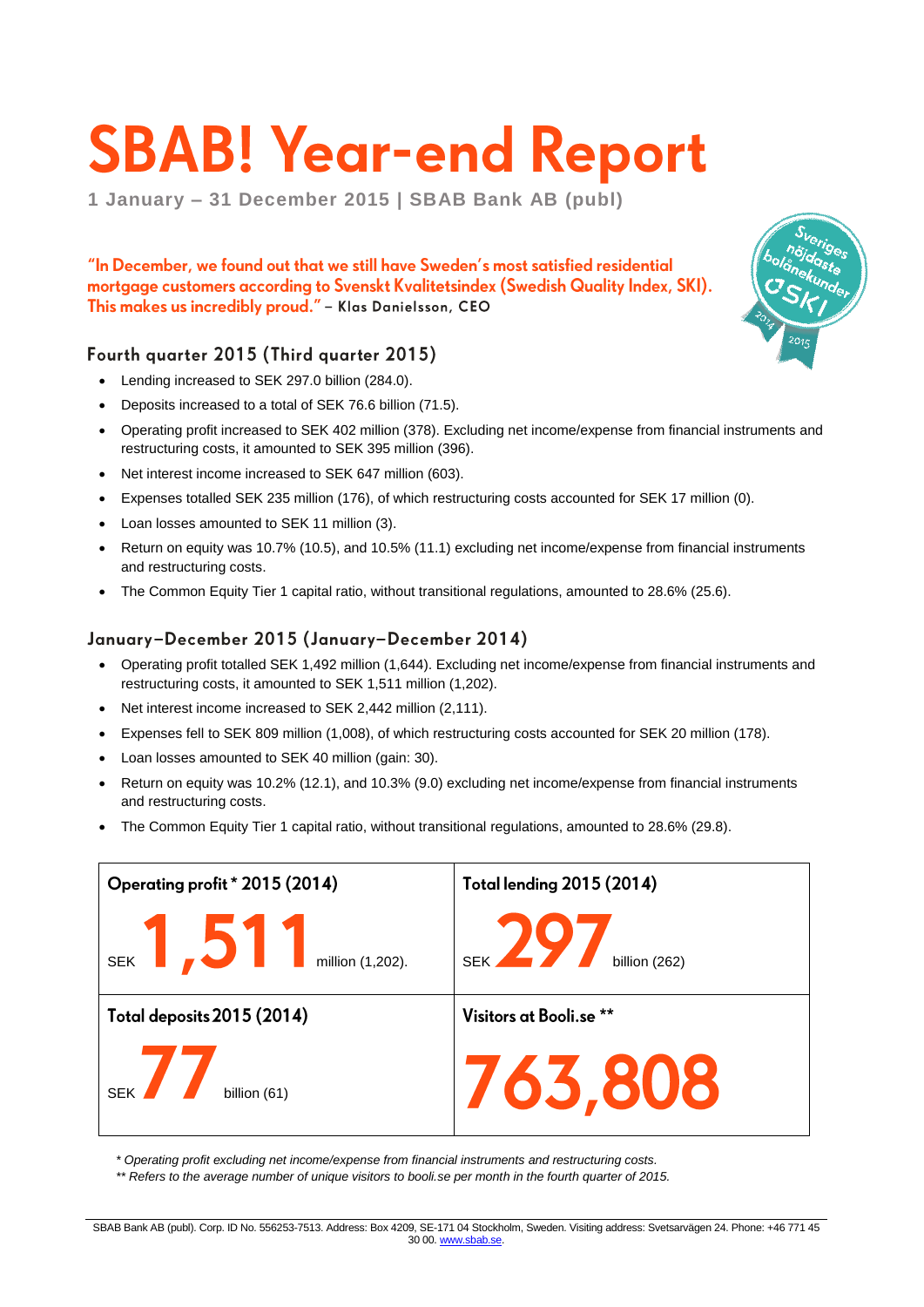# **Statement by the CEO**

In 2015, we were highly successful in implementing our focus on residential mortgages and housing financing. Operations performed strongly with even more satisfied customers, increased volumes, strong margins and good profitability. We succeeded in this thanks to the incredible efforts over the year of my colleagues at SBAB. In 2016 and ahead, we will continue the process of making SBAB strong and competitive for the long term, focusing on contributing to better housing and improved housing finances.

### **Sweden's most satisfied residential mortgage customers, for the second consecutive year**

Our strong performance in the first three quarters of the year continued in the fourth quarter. Our market shares in retail grew, both within lending and deposits. New lending and net growth in residential mortgages to private individuals reached an all-time high in the fourth quarter. In December, we found that we still have Sweden's most satisfied residential mortgage customers according to Svenskt Kvalitetsindex (Swedish Quality



Index, SKI) thanks to good ratings on service, simplicity, transparency, price and products. We are also successful on the corporate side. We were ranked second, a mere 0.1 units from first place.

#### **We contribute to better housing and improved housing finances**

We are a company in constant change, with the desire and ambition to be innovative thinkers. Change is necessary to develop, further improve and increase satisfaction among our customers. We are continuing our strategic sustainability efforts, where innovative thinking is a central element, and we intend to offer our retail customers an energy app and a green direct loan in the first six months of 2016.

A good example of our innovative thinking is the acquisition of Booli, one of Sweden's largest housing sites with home-related search services. Booli helps us differentiate our position in the housing and residential mortgage market, reinforcing our customer offering and contributing to better housing and improved housing finances for our customers.

#### **A troubled housing market**

The situation in the Swedish housing market is worrying with a major housing shortage and soaring housing prices. In light of the severe increase in housing prices and the rapid increase in household indebtedness, we have grown more restrictive in granting credit this year, and we have introduced stricter amortisation rules. Nevertheless, our new lending has performed very well.

There is a risk that falling housing prices, caused by potential overregulation intended to restrain lending to private individuals, combined with the increased capital requirements on banks that will enter into force in coming years, may reduce access to loans. We currently see a certain weakening in both the rise of housing prices and the demand for residential mortgages, although the very strong demand for additional housing persists and must be resolved. Flexibility in the housing market must be stimulated with changed taxation, and the construction of new homes must be accelerated and increased with the help of simplified regulations.

#### **New regulations and increasing capital requirements**

New regulations in the banking sector require resource-intensive adaptation efforts that affect our costs and growth prospects. We expect a number of new rules to be introduced in 2016–2019 that will entail increased capital requirements for lending. This means prioritising growth in that part of our lending where we can add most customer benefit and achieve the strongest customer relationships, which is under SBAB's own brand. For this reason, in the fourth quarter, we terminated some of our mortgage brokering partnerships that used other companies' brands.

### **2016**

For SBAB, 2015 was an incredible, record-breaking year. With strengthened market shares, good profitability and Sweden's most satisfied residential mortgage customers under our belt, we will continue our journey in 2016 and do our utmost to further improve our customer offering and our conditions for long-term competitiveness and profitability.

#### **Klas Danielsson, CEO of SBAB**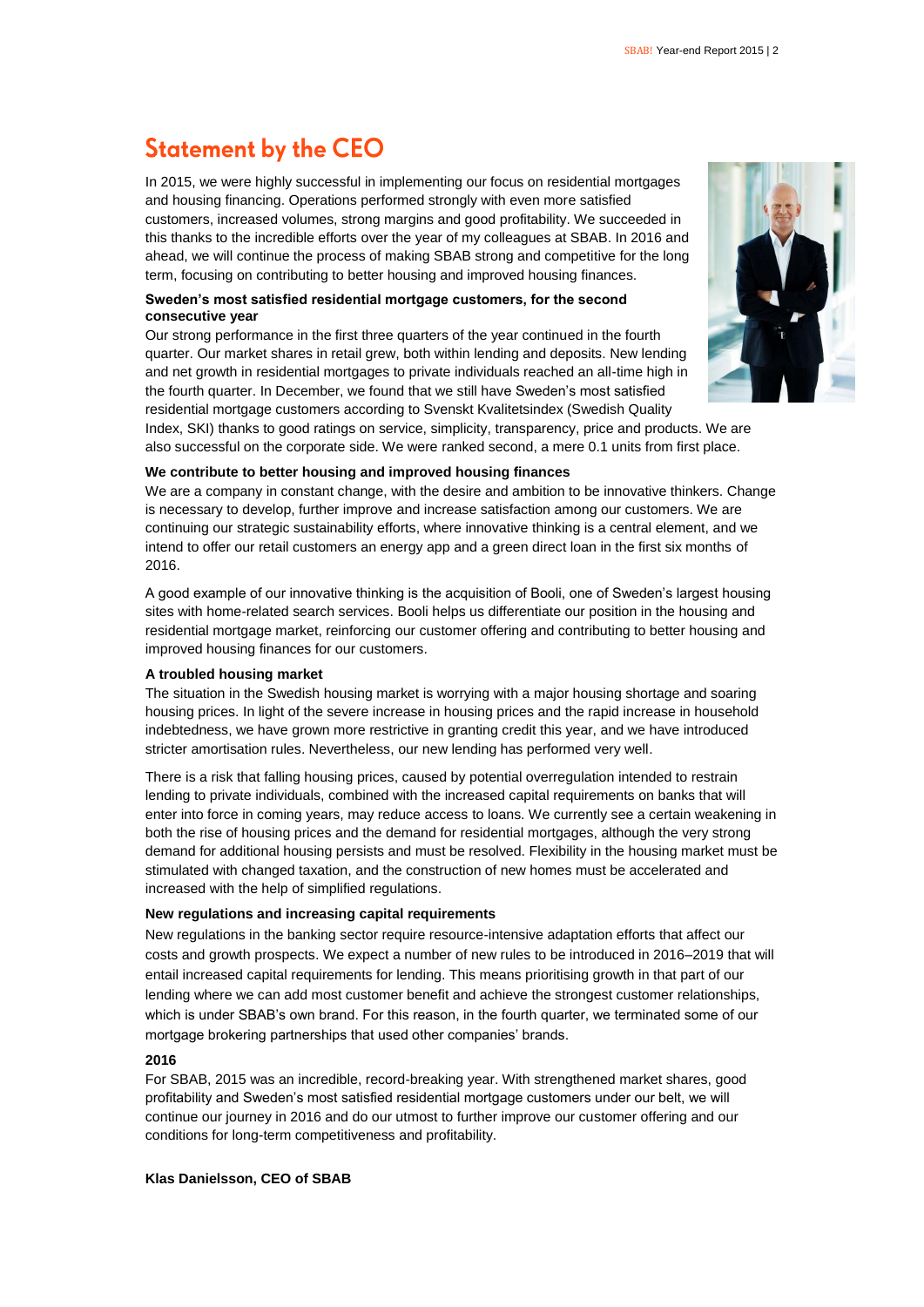# **Financial performance**

### Overview of earnings

| Group                                                                           | 2015            | 2015     | 2014           | 2015    | 2014     |
|---------------------------------------------------------------------------------|-----------------|----------|----------------|---------|----------|
| <b>SEK million</b>                                                              | Q <sub>4</sub>  | Q3       | Q <sub>4</sub> | Jan-dec | Jan-dec  |
| Net interest income                                                             | 647             | 603      | 549            | 2,442   | 2,111    |
| Net commission income                                                           | $-23$           | $-28$    | $-20$          | $-102$  | $-110$   |
| Net result from financial instruments measured at fair value (Note 2)           | 24              | $-18$    | 126            |         | 620      |
| Other operating income                                                          | $\Omega$        | 0        |                |         |          |
| <b>Total operating income</b>                                                   | 648             | 557      | 655            | 2,341   | 2,621    |
|                                                                                 |                 |          |                |         |          |
| Expenses                                                                        | $-235$<br>$-17$ | $-176$   | $-223$         | $-809$  | $-1,008$ |
| - of which restructuring costs                                                  |                 | $\Omega$ | -3             | $-20$   | $-178$   |
| Profit/loss before loan losses                                                  | 413             | 381      | 432            | 1,532   | 1,613    |
| Loan losses, net (Note 3)                                                       | $-11$           | $-3$     | 8              | $-40$   | 30       |
| Participations in joint ventures                                                |                 |          |                |         | 1        |
| <b>Operating profit/loss</b>                                                    | 402             | 378      | 441            | 1,492   | 1,644    |
| Operating profit excl. net result from financial instruments and                |                 |          |                |         |          |
| restructuring costs                                                             | 395             | 396      | 318            | 1,511   | 1,202    |
| Tax                                                                             | $-90$           | $-83$    | $-97$          | $-330$  | $-388$   |
| Profit/loss for the periods                                                     | 312             | 295      | 344            | 1,162   | 1,256    |
|                                                                                 |                 |          |                |         |          |
| Cost/Income ratio                                                               | 36%             | 32%      | 34%            | 35%     | 38%      |
| Cost/Income ratio excl. net result from financial instruments and restructuring |                 |          |                |         |          |
| costs                                                                           | 35%             | 31%      | 42%            | 34%     | 41%      |
| Return on equity <sup>1)</sup>                                                  | 10.7%           | 10.5%    | 12.8%          | 10.2%   | 12.1%    |
| Return on equity excl. net result from financial instruments and restructuring  |                 |          |                |         |          |
| costs <sup>1</sup>                                                              | 10.5%           | 11.1%    | 9.3%           | 10.3%   | 9.0%     |
| Common Equity Tier 1 capital ratio <sup>2)</sup>                                | 28.6%           | 25.6%    | 29.8%          | 28.6%   | 29.8%    |

*1) Return on equity calculated on a full-year basis.*

*2) Without taking transitional rules into account.*

### Performance for January-December 2015 compared with January-December 2014

Operations performed well in 2015. Operating profit totalled SEK 1,492 million (1,644). Excluding net income/expense from financial instruments and restructuring costs, it amounted to SEK 1,511 million (1,202).Income was reduced to SEK 2,341 million (2,621), with the reduction being explained by a deterioration in net income/expense from financial instruments. Net interest income rose to SEK 2,442 million (2,111), driven by a sharp increase in volume and improved lending margins. Net result from financial instruments measured at fair value amounted to an income of SEK 1 million (620). The greatest factor impacting earnings was unrealised market value changes on derivative instruments.

Costs for the period declined to SEK 809 million (1,008). The decrease in expenses is mainly attributable to restructuring costs that affected the comparison period in 2014 and ongoing cost efficiency programmes. Loan losses amounted to SEK 40 million (gain: 30). Confirmed loan losses remained low.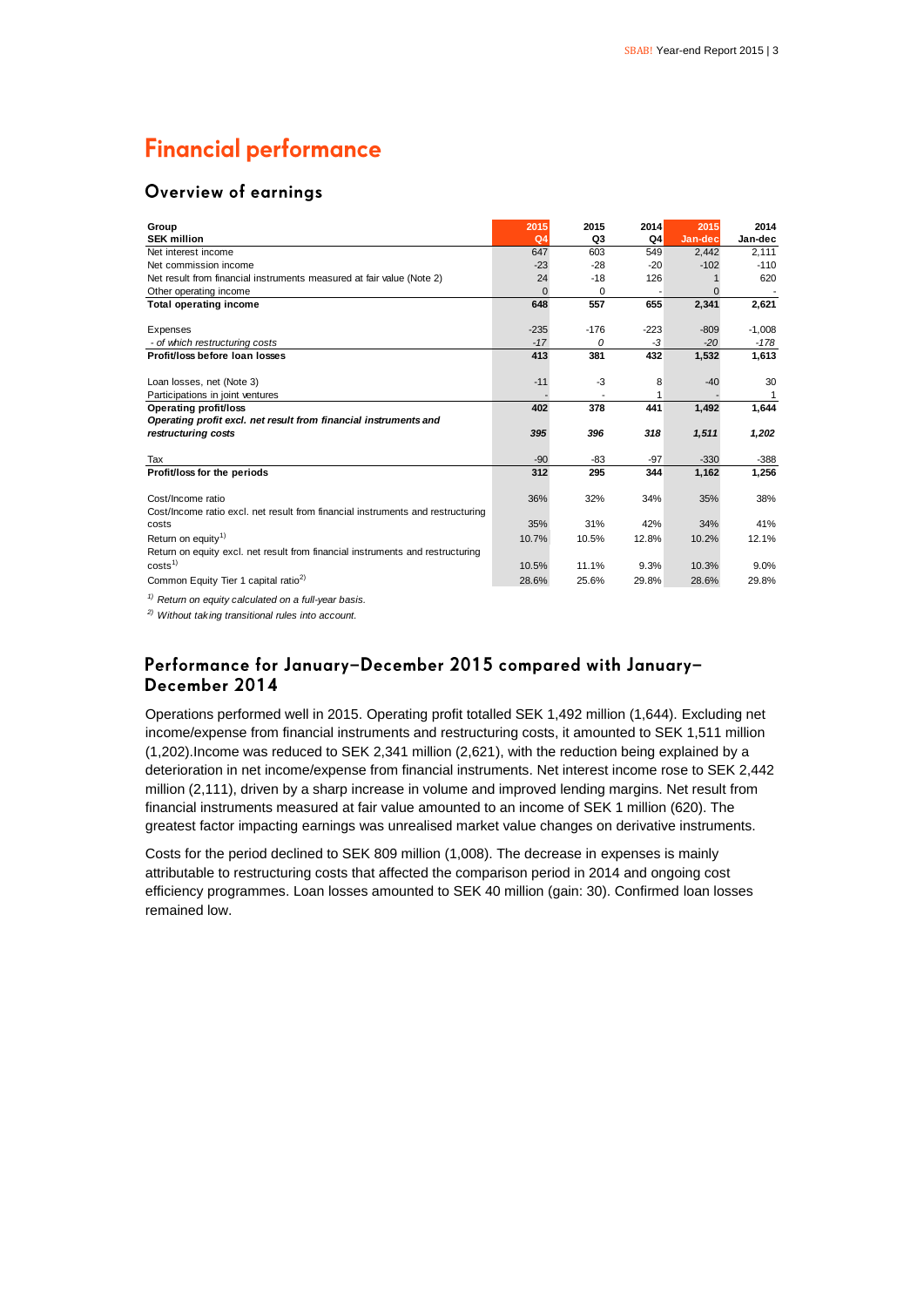# Market development and volumes

### Market overview

| Group                                                              | 2015<br>Q <sub>4</sub> | 2015<br>Q3 | 2014<br>Q4 | 2015<br>Jan-Dec | 2014<br>Jan-Dec |
|--------------------------------------------------------------------|------------------------|------------|------------|-----------------|-----------------|
|                                                                    |                        |            |            |                 |                 |
| <b>LENDING</b>                                                     |                        |            |            |                 |                 |
| Retail                                                             |                        |            |            |                 |                 |
| Number of residential mortgage customers, thousands                | 254                    | 250        | 243        | 254             | 243             |
| Number of residential mortgages (financed objects**), thousands    | 168                    | 166        | 161        | 168             | 161             |
| New lending, SEK billion                                           | 20.0                   | 18.7       | 13.1       | 66.8            | 40.5            |
| Change in lending, SEK billion                                     | 10.4                   | 9.6        | 4.5        | 30.7            | 11.4            |
| Total retail lending, SEK billion                                  | 214.0                  | 203.7      | 183.4      | 214.0           | 183.4           |
| Market share residential mortgages, retail, %                      | 7.86%                  | 7,57%*     | 7.30%      | 7.86%           | 7.30%           |
| Market share consumer loans. %                                     | 1.00%                  | $0.94\%$ * | 0.83%      | 1.00%           | 0.83%           |
| Corporate clients and tenant-owner associations                    |                        |            |            |                 |                 |
| Number of new corporate and tenant-owner association customers     | 2,912                  | 2,961      | 3,173      | 2,912           | 3,173           |
| New lending, SEK billion                                           | 4.1                    | 2.5        | 2.6        | 13.7            | 7.8             |
| Change in lending, SEK billion                                     | 2.6                    | 0.2        | $-0.5$     | 4.8             | $-8.8$          |
| Total lending corporate clients and tenant-owner associations, SEK |                        |            |            |                 |                 |
| billion                                                            | 83.0                   | 80.4       | 78.2       | 83.0            | 78.2            |
| Market share tenant-owner associations, %                          | 13.05%                 | 13,33%*    | 13.82%     | 13.05%          | 13.82%          |
| Market share corporate clients, %                                  | 10.59%                 | 10,13%*    | 9.47%      | 10.59%          | 9.47%           |
| Total new lending, SEK billion***                                  | 24.1                   | 21.2       | 15.7       | 80.5            | 48.3            |
| <b>Total lending, SEK billion</b>                                  | 297.0                  | 284.0      | 261.6      | 297.0           | 261.6           |
|                                                                    |                        |            |            |                 |                 |
| <b>DEPOSITS</b>                                                    |                        |            |            |                 |                 |
| Number of accounts                                                 | 293,285                | 288.064    | 267.712    | 293,285         | 267.712         |
| Change in the number of accounts                                   | 5,221                  | 6,825      | 7,538      | 25,573          | 50,584          |
| Change, SEK billion                                                | 5.2                    | 4.3        | 3.4        | 16.0            | 14.8            |
| <b>Total deposits, SEK billion</b>                                 | 76.6                   | 71.5       | 60.6       | 76.6            | 60.6            |
| Deposits, retail, SEK billion                                      | 56.1                   | 53.9       | 47.9       | 56.1            | 47.9            |
| Deposits, corporate clients, SEK billion                           | 20.6                   | 17.5       | 12.7       | 20.6            | 12.7            |
| Market share deposits, retail, %                                   | 3.76%                  | $3,71\%$ * | 3.53%      | 3.76%           | 3.53%           |
| Market share deposits, corporate clients, %                        | 2.24%                  | $2.00\%$ * | 1.53%      | 2.24%           | 1.53%           |

*\* As of August 31 2015*

*\*\* Object refers to a single-family dwelling, tenant-owner right or holiday home.*

*\*\*\* After deduction for probable loan losses.*

### Development in the fourth quarter of 2015 compared with the third quarter of 2015

#### Retail

Demand for residential mortgages remained strong in the fourth quarter. Urbanisation and the relatively low rate of construction of new homes, in conjunction with tax systems, regulations and low interest-rates, continue to drive prices in the housing market to new record-breaking levels. The increasing prices increase the risk of a backlash. To reduce this risk, SBAB tightened up its credit rules again in the fourth quarter. In December, the Swedish Financial Supervisory Authority proposed new amortisation requirements, which will enter into force on 1 June 2016. These include an amortisation rate of 2 percent per year for residential mortgages with a loan-to-value ratio of more than 70 percent and 1 percent per year down to a loan-to-value ratio of 50 percent. SBAB's mandatory amortisation requirement is an amortisation period of 7.5 years for loan-to-value rates over 70 percent. Thereafter, amortisations are recommended down to a loan-to-value ratio of 50 percent.

SBAB offers loans and savings products to private individuals under its own brand and through partnerships with banks and estate agents. As of 2016, SBAB will increase its focus on lending under its proprietary brand. As a result, the partnerships with Bättre Bolån and Plus Bolån have been terminated. SBAB had approximately 254,000 residential mortgage customers (approximately 250,000) at the end of the period, distributed over 168,000 financed objects (166,000).

The greater majority of SBAB's residential mortgage customers choose shorter maturities. The share of total lending with a three-month fixed-interest period amounts to 71.8% (69.4). Since 1 June 2015, Swedish banks report their average residential mortgage rates on new loans and loans with amended terms and conditions, according to the Swedish Financial Supervisory Authority's regulations. The difference between SBAB's average and list rates was 0.12 percentage points on loans with a 3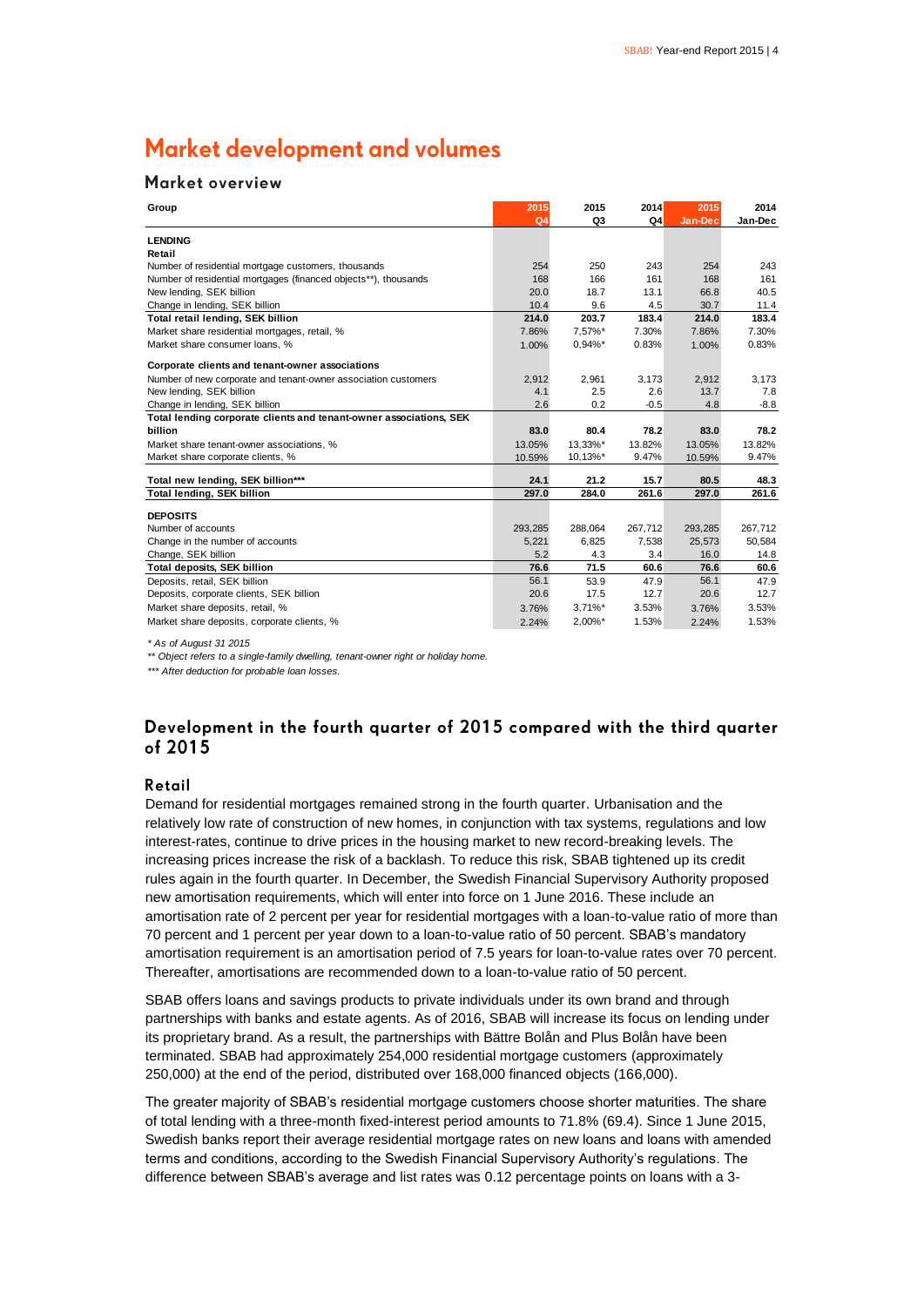month fixed-interest period. This is a very low figure compared to the market and reflects SBAB's aspiration to offer transparent terms and conditions.

During the quarter, new lending to retail customers increased to SEK 20.0 billion (18.7), of which SEK 19.7 billion (18.4) involves residential mortgages. Total lending to retail customers rose to SEK 214.0 billion (203.7).

The market share of residential mortgages to retail customers continued to grow in the fourth quarter and amounted to 7.86% as at 31 December 2015 (7.57 as at 31 August 2015), corresponding to SEK 212,0 billion (198.0). For consumer loans, the market share was 1.00% (0.94 as at 31 August 2015), corresponding to SEK 2.0 billion (2.0).



### Chart showing lending and market shares for residential mortgages, Retail

The interest-rate on SBAB's savings accounts remains competitive in relation to the company's competitors, and the inflow of deposits remained strong in the final quarter of the year. Retail deposits rose by SEK 2.2 billion (2.7) in the quarter to a total of SEK 56.1 billion (53.9). The market share of retail deposits as at 31 December totalled 3.76% (3.71 as at 31 August 2015). SBAB works actively on diversifying the company's sources of funding through increased retail and corporate deposits.



### Diagram over total deposits in relation to total lending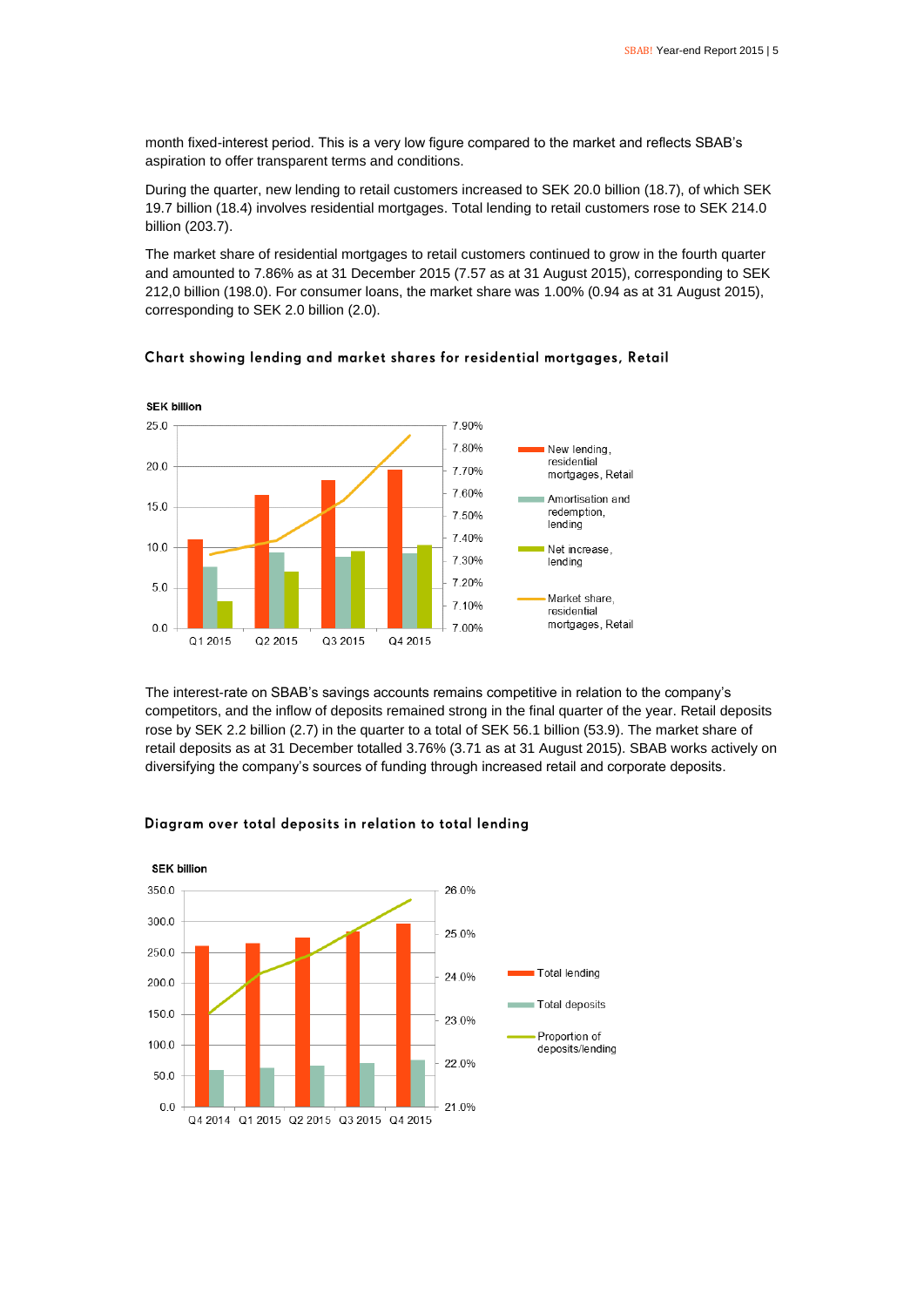### Corporate clients and tenant-owner associations

In the fourth quarter, the property market was characterised by high activity and good access to funding, with continued high transaction volumes and high activity with regard to the new production of housing. The financing of new production of housing is an area of priority for SBAB, and it is also one of the company's central sustainability targets. The market for refinancing and additional credit to tenant-owner associations remained stable

SBAB offers savings and loans to property companies and tenant-owner associations. The number of loan customers amounted to 2,912 (2,961) at the end of the period, in line with SBAB's strategy to grant focused and quality credits.

New lending to property companies and tenant-owner associations increased to SEK 4.1 billion (2.5) in the period. Total lending increased to SEK 83.0 billion (80.4). The tenant-owner association market share was 13.05% as at 31 December 2015 (13.33 as at 31 August 2015), and the corporate client market share was 10.59% (10.13 as at 31 August 2015).

Deposits from corporate clients rose by SEK 3.1 billion (1.5) to a total of SEK 20.6 billion (17.5). The market share within deposits from corporate clients (not financial companies) increased to 2.24% (2.00 as at 31 August 2015).

| Group                                                                                                | 2015           | 2015           | 2015           | 2015   | 2014   |
|------------------------------------------------------------------------------------------------------|----------------|----------------|----------------|--------|--------|
| <b>SEK million</b>                                                                                   | Q <sub>4</sub> | Q <sub>3</sub> | Q <sub>2</sub> | Q1     | Q4     |
| Net interest income                                                                                  | 647            | 603            | 637            | 555    | 549    |
| Net commission income                                                                                | $-23$          | $-28$          | $-28$          | $-23$  | $-20$  |
| Net result from financial instruments measured at fair value (Note 2)                                | 24             | $-18$          | $-120$         | 115    | 126    |
| <b>Total operating income</b>                                                                        | 648            | 557            | 489            | 647    | 655    |
| Expenses                                                                                             | $-235$         | $-176$         | $-204$         | $-194$ | $-223$ |
| - of which restructuring costs                                                                       | $-17$          | 0              | $-2$           | $-1$   | $-3$   |
| Profit/loss before loan losses                                                                       | 413            | 381            | 285            | 453    | 432    |
|                                                                                                      |                |                |                |        |        |
| Loan losses, net (Note 3)                                                                            | $-11$          | $-3$           | $-23$          | $-3$   | 8      |
| Participations in joint ventures                                                                     |                |                |                |        |        |
| <b>Operating profit/loss</b>                                                                         | 402            | 378            | 262            | 450    | 441    |
| Operating profit excl. net result from financial instruments and                                     |                |                |                |        |        |
| restructuring costs                                                                                  | 395            | 396            | 384            | 336    | 318    |
| Tax                                                                                                  | $-90$          | $-83$          | $-58$          | -99    | -97    |
| Profit/loss for the periods                                                                          | 312            | 295            | 204            | 351    | 344    |
| Cost/Income ratio<br>Cost/Income ratio excl. net result from financial instruments and restructuring | 36%            | 32%            | 42%            | 30%    | 34%    |
| costs                                                                                                | 35%            | 31%            | 33%            | 36%    | 42%    |
| Return on equity <sup>1)</sup>                                                                       | 10.7%          | 10.5%          | 7.3%           | 12.5%  | 12.8%  |
| Return on equity excl. net result from financial instruments and restructuring                       |                |                |                |        |        |
| costs <sup>1</sup>                                                                                   | 10.5%          | 11.1%          | 10.6%          | 9.4%   | 9.3%   |
| Common Equity Tier 1 capital ratio <sup>2)</sup>                                                     | 28.6%          | 25.6%          | 26.8%          | 27.5%  | 29.8%  |

### **Quarterly overview**

*1) Return on equity calculated on a full-year basis.*

*2)Without taking transitional rules into account.*

### Development in the fourth quarter of 2015 compared with the third quarter of 2015

### **Operating profit**

Operating profit increased to SEK 402 million (378). Excluding net result from financial instruments and restructuring costs, operating profit amounted to SEK 395 million (396). The difference in operating profit between the quarters is primarily attributable to a positive trend in net interest income and net income/expense from financial instruments measured at fair value.

#### Net interest and net commission

Net interest income rose to SEK 647 million (603) in the period, chiefly driven by higher lending volumes. The net commission expense was SEK 23 million (28), including a fee of SEK 33 million (32) for the government stability fund.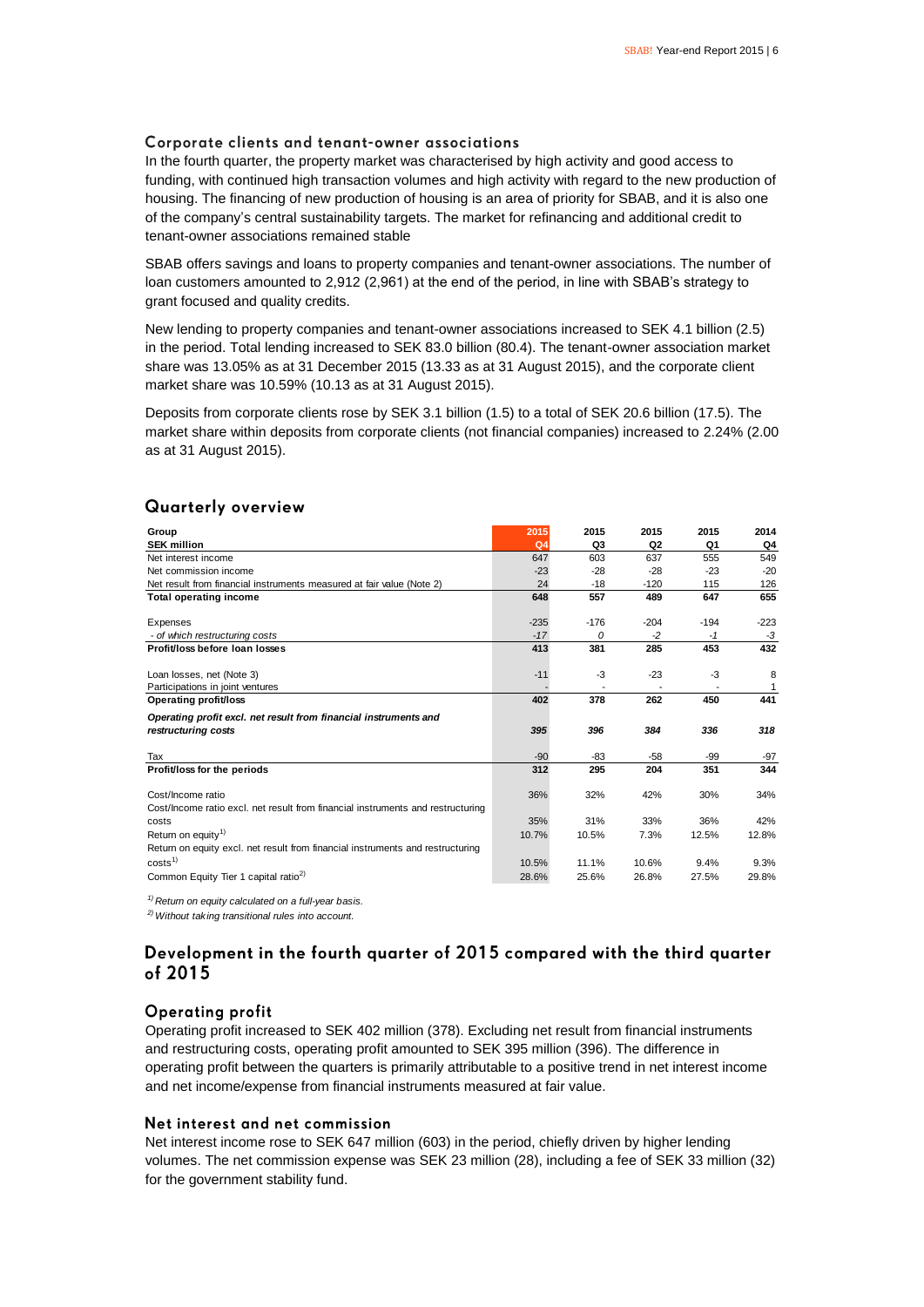#### **Expenses**

Expenses increased to SEK 235 million (176). This increase in costs can primarily be explained by higher personnel and restructuring costs and because the comparison period is generally affected by lower costs than other quarters of the year.

### Loan losses

Net loan losses for reversed reserves and new provisions amounted to SEK 11 million (3). A provision of SEK 20 million was made in the fourth quarter by way of precaution in relation to a number of retail cases where it was discovered that residential mortgages had been granted based on false information. These cases have been reported to the police. No credit losses have been confirmed in any of these cases, and the residential mortgages are secured. For information on credit losses, refer to Note 3.



### **Operating income (SEK million)**



#### **Operating profit (SEK million)**



### Common Equity Tier 1 capital ratio without transitional regulations (%)



NIEF = Net income/expense from financial items. Restr. Costs = Restructuring costs.

### Net income/expense from financial instruments measured at fair value

The net income from financial instruments measured at fair value was SEK 24 million (expense: 18) for the period. The greatest factor impacting earnings was unrealised market value changes on derivative instruments. For further information regarding how unrealised changes in market values affected profit/loss for the period, please see Note 2.

### Lending and deposits

New lending for the period amounted to SEK 24.1 billion (21.2) and the total lending volume increased to SEK 297.0 billion (284.0). Deposits rose by SEK 5.2 billion (4.3) in the quarter to SEK 76.6 billion (71.5).

### Return on equity (%)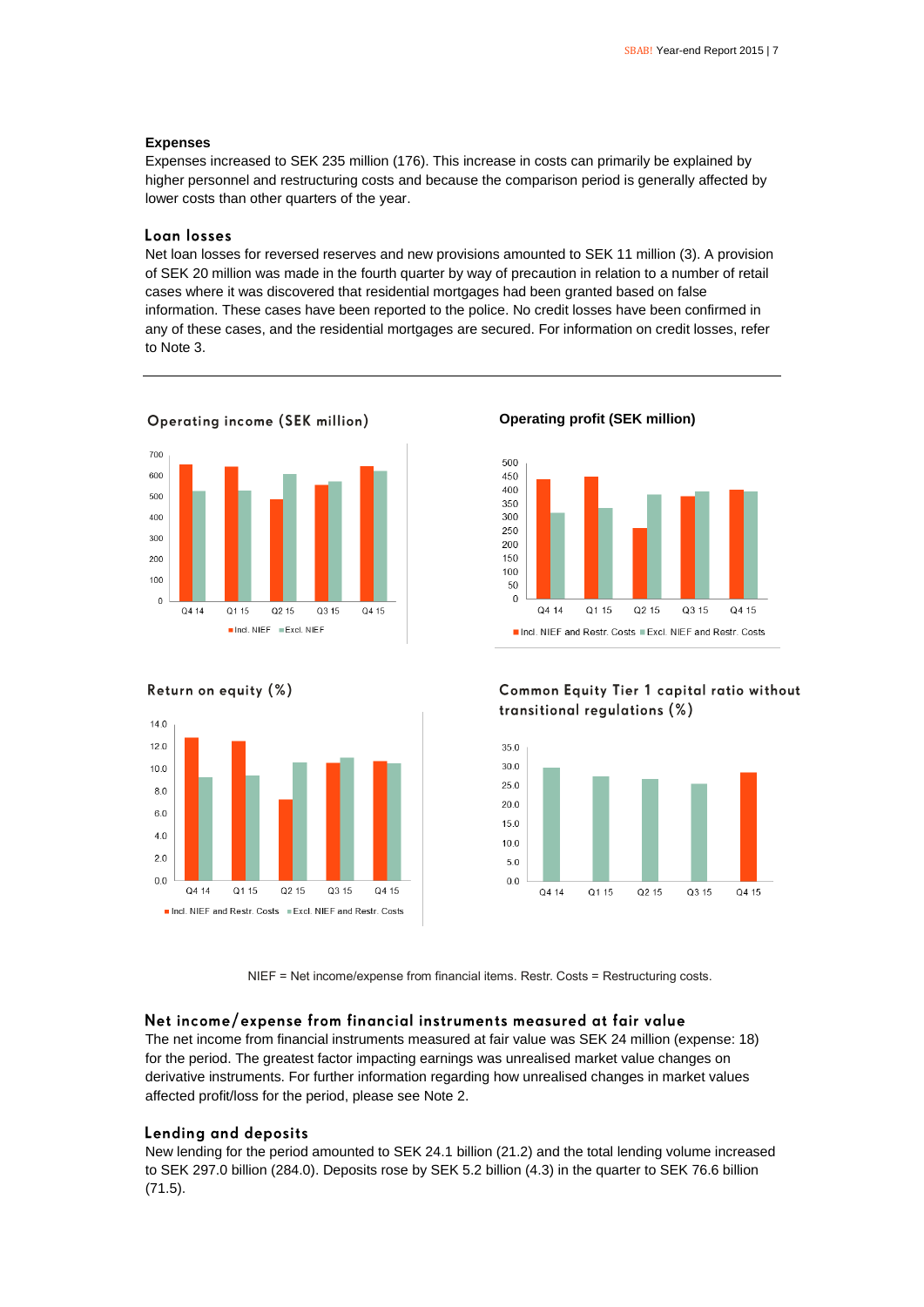### **Funding**

The total value of covered debt securities in issue was SEK 264.2 billion (264.9). During the quarter, securities amounting to SEK 15.7 billion (26.9) were issued, securities amounting to SEK 1.3 billion (6.7) were repurchased and securities amounting to SEK 12.6 billion (10.3) matured. Alongside revaluations (both up and down) of liabilities due to changes in premiums/discounts and changes in exchange rates for the SEK, this has caused issued securities to decline in value by SEK 0.7 billion in the quarter.

In the fourth quarter, SBAB issued a capital transaction (referred to as a T2 transaction) amounting to SEK 2,450 million in two tranches (with fixed and variable interest-rates). The transaction volume shows that there is plenty of interest among Swedish investors in debt issued in the name of SBAB.

Funding through the issuance of covered bonds takes place in the wholly-owned subsidiary, SCBC. Total outstanding covered debt totalled SEK 187.3 billion (188.6), compared with SEK 175.0 billion at the beginning of the year.

In 2015, the SBAB Group issued SEK 82.4 billion in long-term bonds.

### Capital adequacy

SBAB primarily recognises credit risk pursuant to the internal ratings-based approach (IRB approach) and operational and market risk in accordance with the standardised approach. According to the internal capital target, Common Equity Tier 1 capital ratio, without consideration for transitional rules, shall under normal conditions exceed the internally assessed capital requirement with 1.5% of the risk exposure amount. This corresponds to a Common Equity Tier 1 capital ratio of at least 24.2% in December 2015. The Common Equity Tier 1 capital ratio amounted to 28.6% (29.8). The total capital ratio according to Pillar 1, without consideration for transitional rules, amounted to 49.3% (44.7). This provides a comfortable margin to applicable regulatory requirements. For information concerning other capital ratios, refer to the table on page 14. Profit for the period as at 31 December 2015 is included in own funds while the expected dividend has reduced own funds. In addition to profit for the year, own funds have been affected of new debenture loans, and the capital requirements have primarily been affected by an increased loan volume.

#### Liquidity reserve

SBAB's liquidity reserve comprises liquid, interest-bearing securities with a high rating. The market value of the assets in the liquidity reserve amounted to SEK 65.3 billion (63.4). Taking the Riksbank's and the ECB's haircuts into account, the value of the assets was SEK 61.7 billion (60.3).

SBAB measures and stress-tests liquidity risk by calculating the survival horizon, which is an internal ratio used to see for how long SBAB is able to meet its payment obligations without access to capital market funding and net outflows from lending/deposits. This is made by totalling the maximum need of liquidity for each coming day and comparing this to the size of the liquidity portfolio after applicable haircuts. The survival horizon amounted to 265 (356) days, which the Company considers satisfactory.

The Liquidity Coverage Ratio (LCR) is calculated in accordance with the Swedish Financial Supervisory Authority's regulation regarding requirements for a liquidity coverage ratio and reporting of liquid assets and cash flows. At year-end, LCR was 232% (543) for all currencies combined, which exceeds the minimum requirement of 100%. In SEK, LCR amounted to 144% (281). In accordance with the European Commission's delegated act, all credit institutions shall, effective from 1 October 2015, also, meet a liquidity coverage ratio of at least 60%, according to a new definition of the LCR. According to the new definition, LCR amounted to 251% at the end of December. The Liquidity Coverage Ratio is affected by the quantity of maturities within 30 days.

For further information on the liquidity reserve, the calculation of survival horizon and the Liquidity Coverage Ratio, see Note 9 and the table Liquidity coverage ratio on page 16.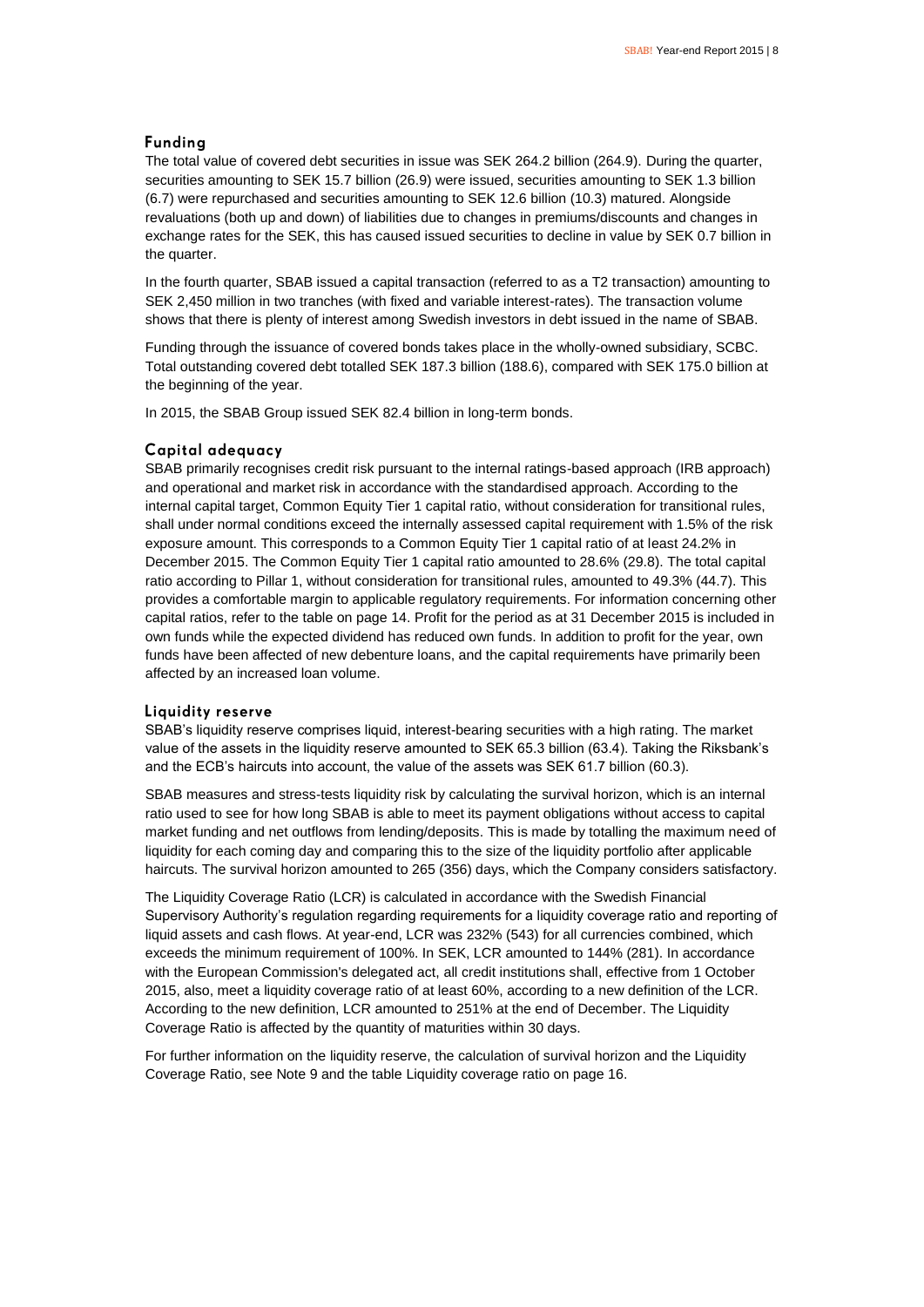# **Other significant information**

| Rating                     | 31/12/2015 | 31/12/2014     |
|----------------------------|------------|----------------|
| <b>SBAB Bank AB (publ)</b> |            |                |
| Long-term funding          |            |                |
| -Standard & Poor's         | A          | $\overline{A}$ |
| -Moody's                   | A2         | A2             |
| Short-term funding         |            |                |
| -Standard & Poor's         | $A-1$      | $A-1$          |
| -Moody's                   | $P-1$      | $P-1$          |
| <b>SCBC</b>                |            |                |
| Long-term funding          |            |                |
| -Moody's                   | Aaa        | Aaa            |

### Retail

Ratina

As a part of SBAB's efforts to increase the focus on its own brand, the residential mortgage partnerships with Bättre Bolån and Plus Bolån were terminated in the fourth quarter. Most of these partnerships will be phased out in 2016. The accrued lending volume and customers will remain with SBAB, but using SBAB's proprietary brand.

### Significant events after the end of the period

In the fourth quarter, SBAB entered into an agreement to acquire Booli Search Technologies AB with subsidiaries ("Booli"), one of Sweden's largest housing sites and search engines for homes. Upon completion on 14 January 2016, Booli became a subsidiary of SBAB and is included operationally in the Retail business area. See Note 11 for further information.

In January 2016, the subsidiary, SCBC, acquired loan receivables from the Parent Company, SBAB, corresponding to a nominal volume of SEK 30 billion. The purpose of the acquisition was to increase the covered pool in SCBC.

### Risks and uncertainties for the Group and Parent Company

The economic trend in Sweden is the primary risk factor for SBAB's future earnings capacity, and the quality of the assets is mainly exposed to credit risks in the Swedish housing market. The management of interest-rate and currency risks entails some exposure to price risks. Household demand shows a stable trend, underpinned by low inflation, low interest-rates and rising stock market and property prices. A housing market with soaring prices and growing household indebtedness among retail customers make the Swedish economy sensitive to changes in interest-rates and housing prices. The risks associated with these factors are expected to increase as long as house prices and indebtedness continue to rise faster than incomes. Extensive regulatory developments in the residential mortgage market are an uncertainty factor.

The Swedish economy is susceptible to global economic developments and conditions in the international financial markets.

For further information on SBAB's risks and risk management, please refer to the Risk Management section and Note 2 in the 2014 Annual Report.

### **Financial calendar**

| Interim report January–March 2016     | 29 April 2016   |
|---------------------------------------|-----------------|
| Interim report January-June 2016      | 29 April 2016   |
| Interim report January-September 2016 | 19 July 2016    |
| Year-end report 2016                  | 8 February 2017 |

SBAB's Annual General Meeting will be held on 28 April 2016 in Stockholm.

### **Review Report**

This report has been reviewed by the company's auditor. The review report is given on page 29.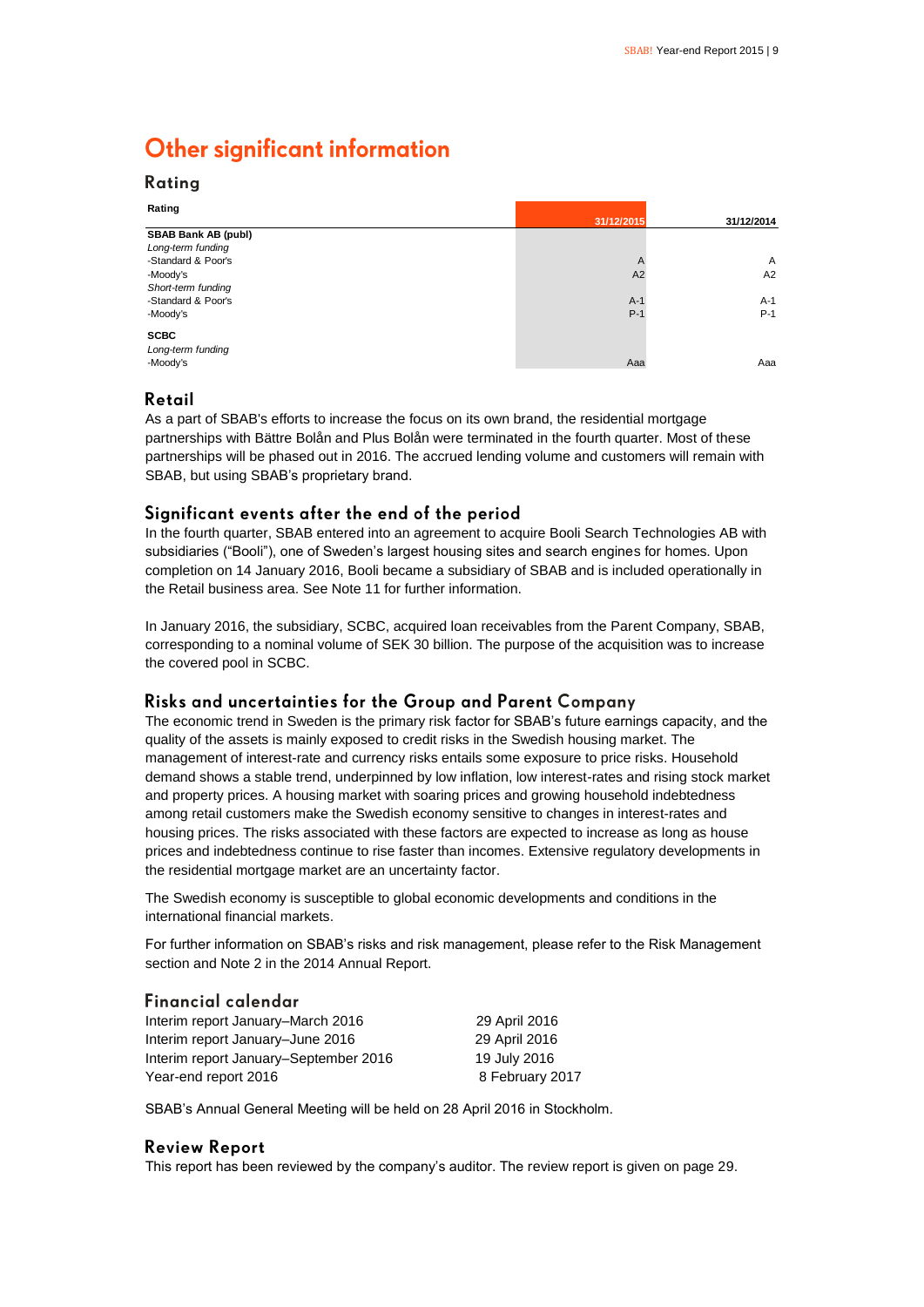The CEO affirms that this interim report provides an accurate overview of the operations, financial position and performance of the Parent Company and the Group, and describes the significant risks and uncertainties faced by the Parent Company and the companies in the Group.

*Solna, 4 February 2016*

Klas Danielsson CEO

### Contacts

For further information, contact CEO Klas Danielsson, +46 8 614 43 01, [klas.danielsson@sbab.se](mailto:klas.danielsson@sbab.se) or CFO Mikael Inglander, +46 8 614 43 28[, mikael.inglander@sbab.se.](mailto:mikael.inglander@sbab.se) Become a customer: [www.sbab.se](http://www.sbab.se/)

*The information in this report is such that SBAB Bank AB (publ.) is required to disclose in accordance with the Swedish Financial Instruments Trading Act and the Swedish Securities Market Act, as well as in the guidelines contained in the Swedish Government's ownership policy and the guidelines for companies in which the Government is an owner. The information was submitted for publication on 5 February 2016 at 8.00 a.m. (CET).*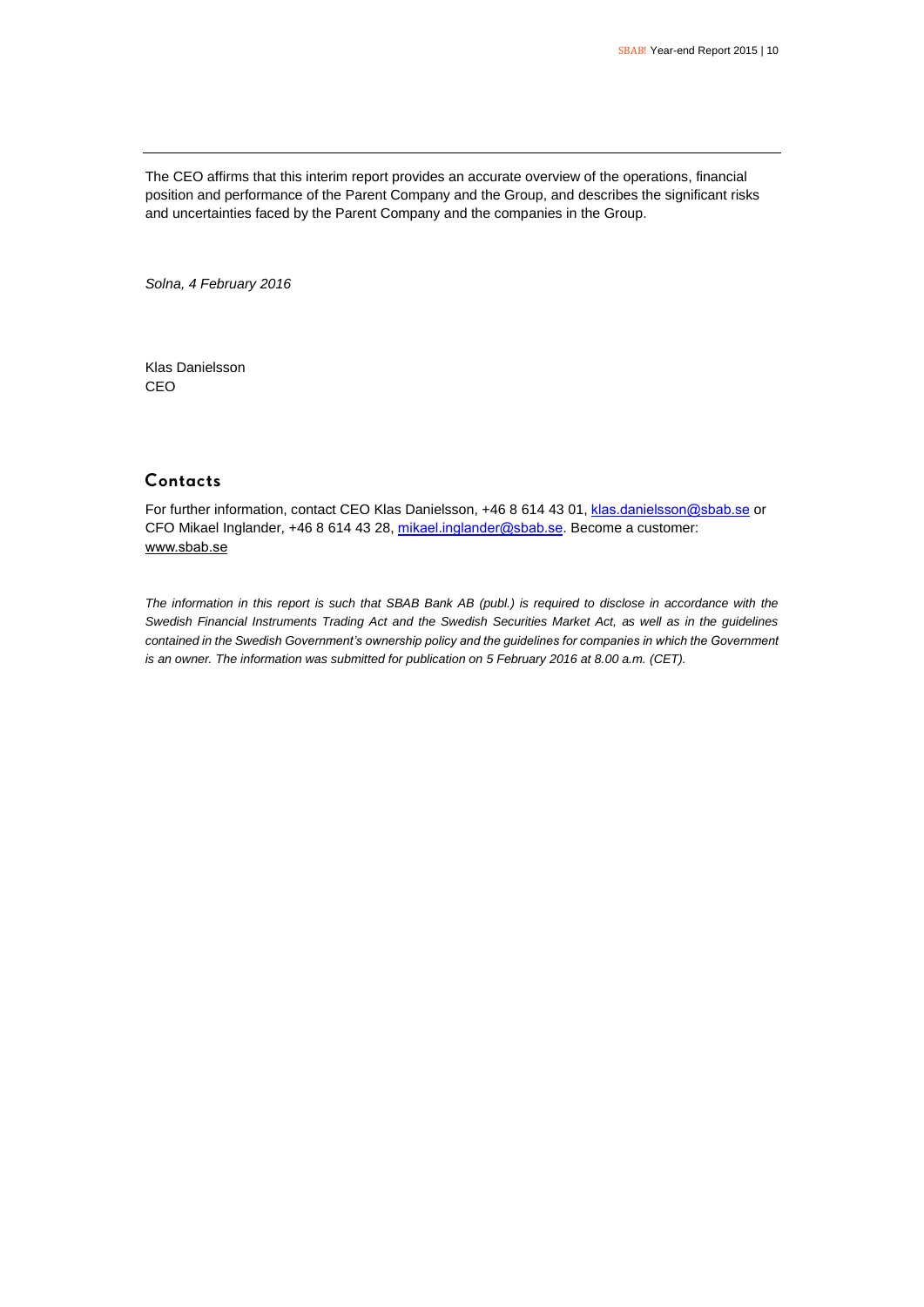# **Income statement**

| Group                                                              | 2015           | 2015     | 2014     | 2015     | 2014     |
|--------------------------------------------------------------------|----------------|----------|----------|----------|----------|
| <b>SEK million</b>                                                 | Q <sub>4</sub> | Q3       | Q4       | Jan-Dec  | Jan-Dec  |
| Interest income                                                    | 1,161          | 1,182    | 1,604    | 5,123    | 7,261    |
| Interest expense                                                   | $-514$         | $-579$   | $-1,055$ | $-2,681$ | $-5,150$ |
| Net interest income                                                | 647            | 603      | 549      | 2,442    | 2,111    |
|                                                                    |                |          |          |          |          |
| Commission income                                                  | 18             | 10       | 12       | 61       | 47       |
| Commission expense                                                 | $-41$          | $-38$    | $-32$    | $-163$   | $-157$   |
| Net result from financial instruments meas. at fair value (Note 2) | 24             | $-18$    | 126      |          | 620      |
| Other operating income                                             | $\Omega$       | $\Omega$ |          |          |          |
| <b>Total operating income</b>                                      | 648            | 557      | 655      | 2,341    | 2,621    |
|                                                                    |                |          |          |          |          |
| Personnel costs                                                    | $-102$         | $-85$    | $-93$    | $-376$   | $-414$   |
| Other expenses                                                     | $-124$         | $-84$    | $-123$   | $-402$   | $-434$   |
| Amortisation and depreciation of fixed assets                      | $-9$           | $-7$     | $-7$     | $-31$    | $-160$   |
| Total expenses before loan losses                                  | $-235$         | $-176$   | $-223$   | $-809$   | $-1,008$ |
| Protit/loss before loan losses                                     | 413            | 381      | 432      | 1,532    | 1,613    |
|                                                                    |                |          |          |          |          |
| Loan losses, net (Note 3)                                          | $-11$          | -3       | 8        | $-40$    | 30       |
| Participations in joint ventures                                   |                |          |          |          |          |
| <b>Operating profit/loss</b>                                       | 402            | 378      | 441      | 1,492    | 1,644    |
|                                                                    |                |          |          |          |          |
| Tax                                                                | $-90$          | -83      | $-97$    | $-330$   | $-388$   |
| Profit/loss for the period                                         | 312            | 295      | 344      | 1,162    | 1,256    |

# Statement of comprehensive income

| Group<br><b>SEK million</b>                                                                                                | 2015<br>Q <sub>4</sub> | 2015<br>Q3 | 2014<br>Q4 | 2015<br>Jan-Dec | 2014<br>Jan-Dec |
|----------------------------------------------------------------------------------------------------------------------------|------------------------|------------|------------|-----------------|-----------------|
| Profit/loss for the period                                                                                                 | 312                    | 295        | 344        | 1,162           | 1,256           |
| OTHER COMPREHENSIVE INCOME                                                                                                 |                        |            |            |                 |                 |
| Components that have been or will be reversed against the income<br>statement                                              |                        |            |            |                 |                 |
| Change in reclassified financial assets, before tax                                                                        |                        |            |            |                 | 32              |
| Changes related to financial assets available before sale, before tax                                                      | 38                     | $-23$      | -5         | -7              | $-5$            |
| Changes related to cash flow hedges, before tax<br>Tax attributable to components that will be reversed against the income | 30                     | 220        | 156        | 175             | 128             |
| statement                                                                                                                  | $-15$                  | $-43$      | $-33$      | $-37$           | $-36$           |
| Components that have not or will not be reversed against the income<br>statement                                           |                        |            |            |                 |                 |
| Revaluation effects of defined benefit pension plans, before tax                                                           | 72                     |            | $-3$       | 72              | $-71$           |
| Tax attributable to components that will not be reversed against the income                                                |                        |            |            |                 |                 |
| statement                                                                                                                  | $-16$                  |            |            | $-16$           | 16              |
| Other comprehensive income, net after tax                                                                                  | 109                    | 154        | 116        | 187             | 64              |
| Total comprehensive income for the period                                                                                  | 421                    | 449        | 460        | 1,349           | 1,320           |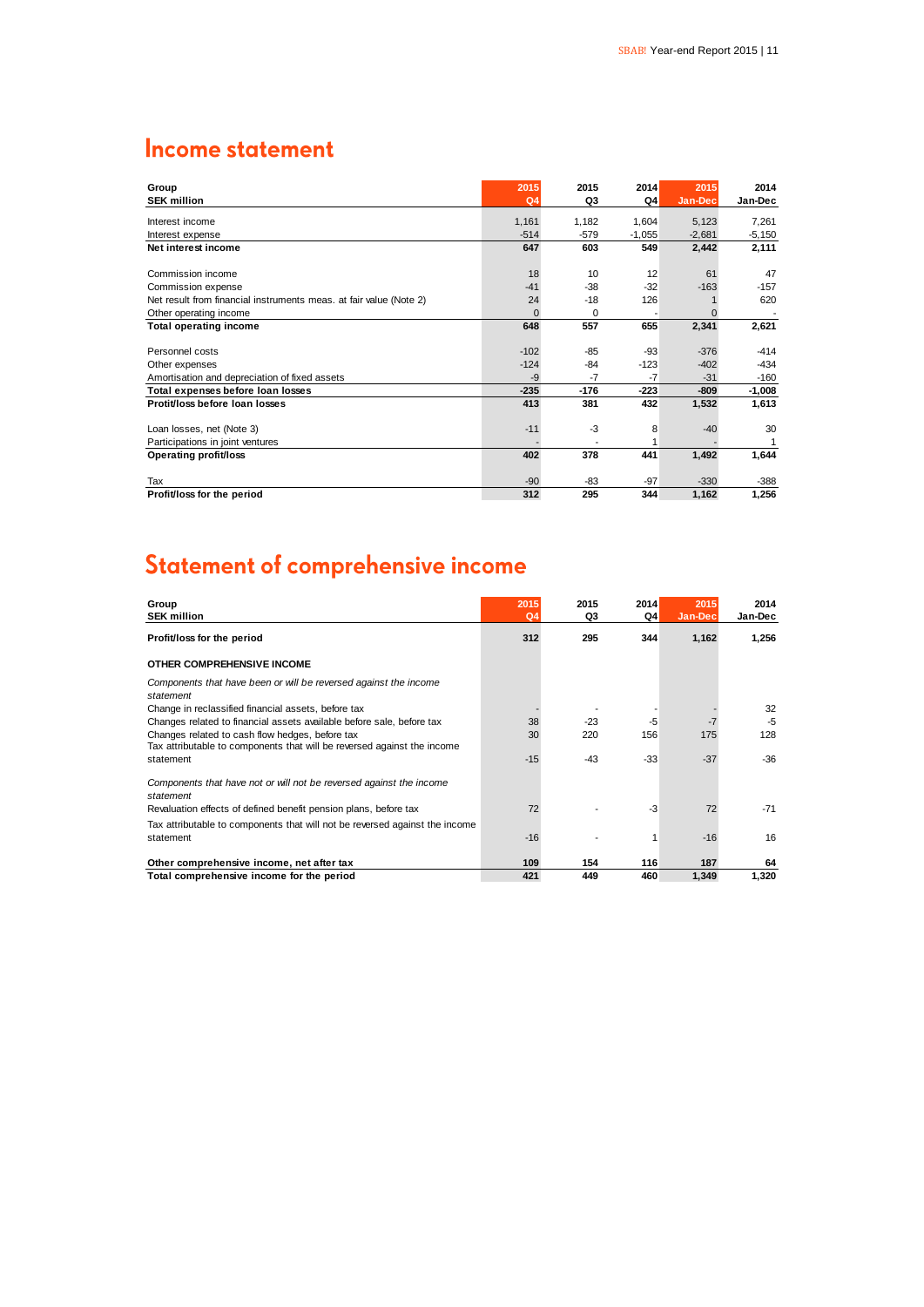# **Balance sheet**

| Group                                                                                                            |            |            |
|------------------------------------------------------------------------------------------------------------------|------------|------------|
| <b>SEK million</b>                                                                                               | 31/12/2015 | 31/12/2014 |
| <b>ASSETS</b>                                                                                                    |            |            |
| Cash and balances at central banks                                                                               | $\Omega$   | 0          |
| Chargeable treasury bills and other eligible bills                                                               | 14 3 12    | 15 557     |
| Lending to credit institutions                                                                                   | 3 4 5 6    | 7 4 3 7    |
| Lending to the public (Note 4)                                                                                   | 296 981    | 261 445    |
|                                                                                                                  | 549        | 937        |
| Change in value of interest-rate-hedged items in portfolio hedges<br>Bonds and other interest-bearing securities | 49 714     | 42 335     |
|                                                                                                                  |            |            |
| Derivative instruments (Note 5)                                                                                  | 7 1 9 2    | 9 4 0 8    |
| Shares and participations                                                                                        |            | 253        |
| Deferred tax assets                                                                                              |            | 104        |
| Intangible fixed assets                                                                                          | 56         | 52         |
| Tangible fixed assets                                                                                            | 20         | 27         |
| Other assets                                                                                                     | 1 2 4 6    | 461        |
| Prepaid expenses and accrued income                                                                              | 1 0 2 6    | 969        |
| <b>TOTAL ASSETS</b>                                                                                              | 374 552    | 338 985    |
|                                                                                                                  |            |            |
| <b>LIABILITIES AND EQUITY</b>                                                                                    |            |            |
| <b>Liabilities</b>                                                                                               |            |            |
| Liabilities to credit institutions                                                                               | 5 1 1 1    | 7 284      |
| Deposits from the public                                                                                         | 76 639     | 60 610     |
| Debt securities in issue                                                                                         | 264 205    | 243 168    |
| Derivative instruments (Note 5)                                                                                  | 5 1 9 4    | 7 2 6 3    |
| Other liabilities                                                                                                | 783        | 424        |
| Accrued expenses and prepaid income                                                                              | 2 7 6 7    | 3 200      |
| Deferred tax liabilities                                                                                         | 47         |            |
| Provisions                                                                                                       | 15         | 89         |
| Subordinated debt                                                                                                | 7943       | 5 9 4 6    |
| <b>Total liabilities</b>                                                                                         | 362 704    | 327 984    |
|                                                                                                                  |            |            |
| <b>Equity</b>                                                                                                    |            |            |
| Share capital                                                                                                    | 1 9 5 8    | 1 958      |
| Other reserves                                                                                                   | 264        | 77         |
| Retained earnings                                                                                                | 8 4 6 4    | 7710       |
| Profit/loss for the year                                                                                         | 1 1 6 2    | 1 256      |
| <b>Total equity</b>                                                                                              | 11 848     | 11 001     |
| <b>TOTAL LIABILITIES AND EQUITY</b>                                                                              | 374 552    | 338 985    |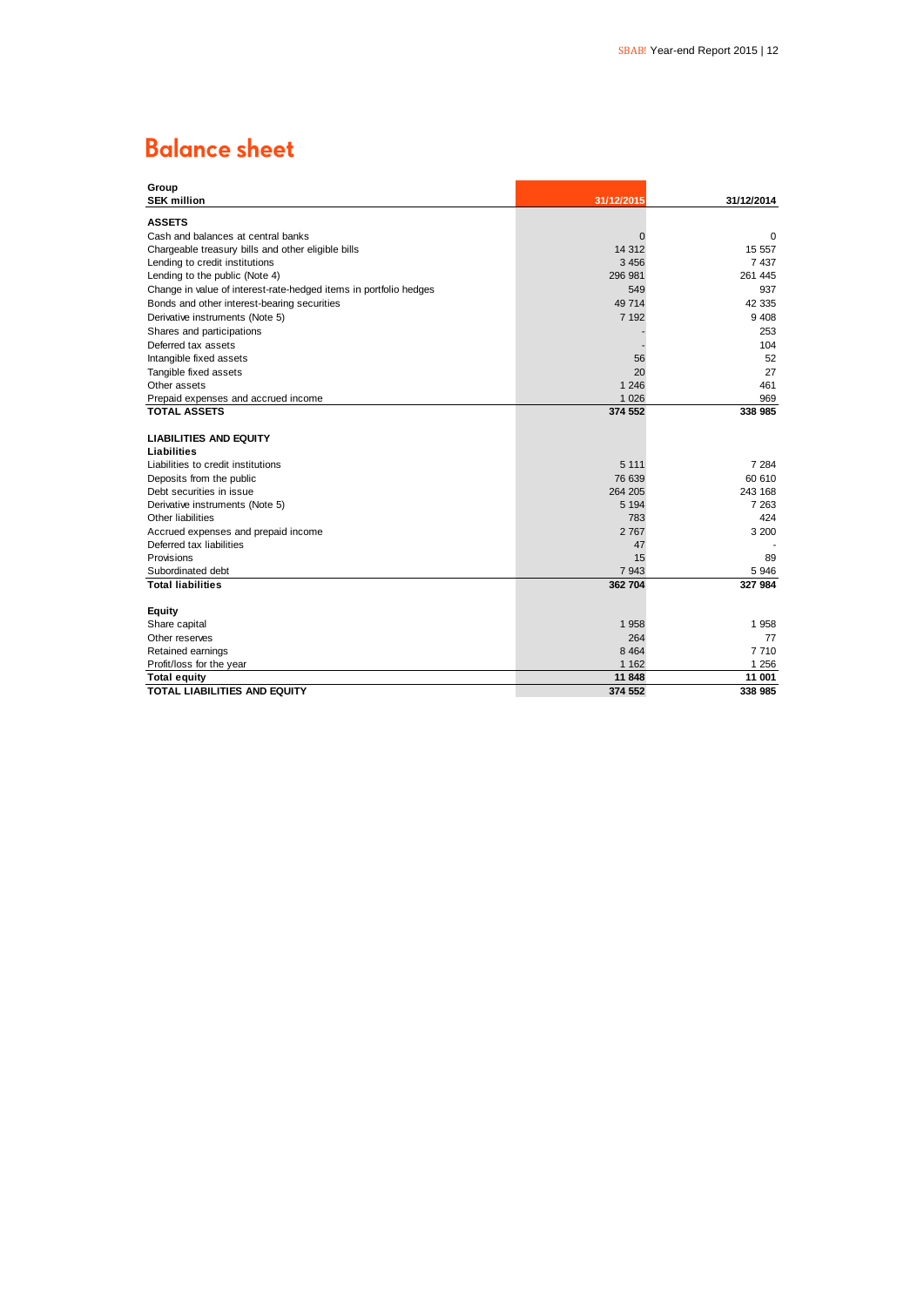# **Statement of changes in equity**

| Group                                     | Share |                        | Retained | P/L for the | Total  |
|-------------------------------------------|-------|------------------------|----------|-------------|--------|
| <b>SEK million</b>                        |       | capital Other reserves | earnings | period      | eauitv |
| Opening balance, 1 January 2015           | 1.958 |                        | 8.966    |             | 11.001 |
| Dividends paid                            |       |                        | $-502$   |             | $-502$ |
| Total comprehensive income for the period |       | 187                    |          | 1.162       | 1,349  |
| Closing balance, 31 December 2015         | 1.958 | 264                    | 8.464    | 1.162       | 11.848 |

In accordance with a resolution by the Annual General Meeting on 22 April 2015, SBAB has paid a dividend to its owner of SEK 502 million (SEK 25,634 per share).

|                                         | Share                  |    | Retained | P/L for the | Total  |
|-----------------------------------------|------------------------|----|----------|-------------|--------|
|                                         | capital Other reserves |    | earnings | period      | eauitv |
| Opening balance, 1 January 2014         | 1.958                  | 13 | 7.710    |             | 9.681  |
| Total comprehensive income for the year |                        | 64 |          | .256        | 1.320  |
| Closing balance, 31 December 2014       | 1.958                  |    | 7.710    | 1.256       | 11.001 |

# **Cash flow statement**

| Group<br><b>SEK million</b>                              | 2015<br>Jan-Dec | 2014<br>Jan-Dec |
|----------------------------------------------------------|-----------------|-----------------|
| Cash and cash equivalents at the beginning of the period | 7,422           | 19.238          |
| Cash flow from operating activities                      | $-5,623$        | $-11.892$       |
| Cash flow from investing activities                      | $-28$           | 76              |
| Cash flow from funding activities                        | 1,685           |                 |
| Increase/Decrease in cash and cash equivalents           | $-3.966$        | $-11,816$       |
| Cash and cash equivalents at the end of the period       | 3,456           | 7.422           |

Cash and cash equivalents are defined as cash and balances at central banks, as well as lending to credit institutions with a maturity not later than three months from the acquisition date.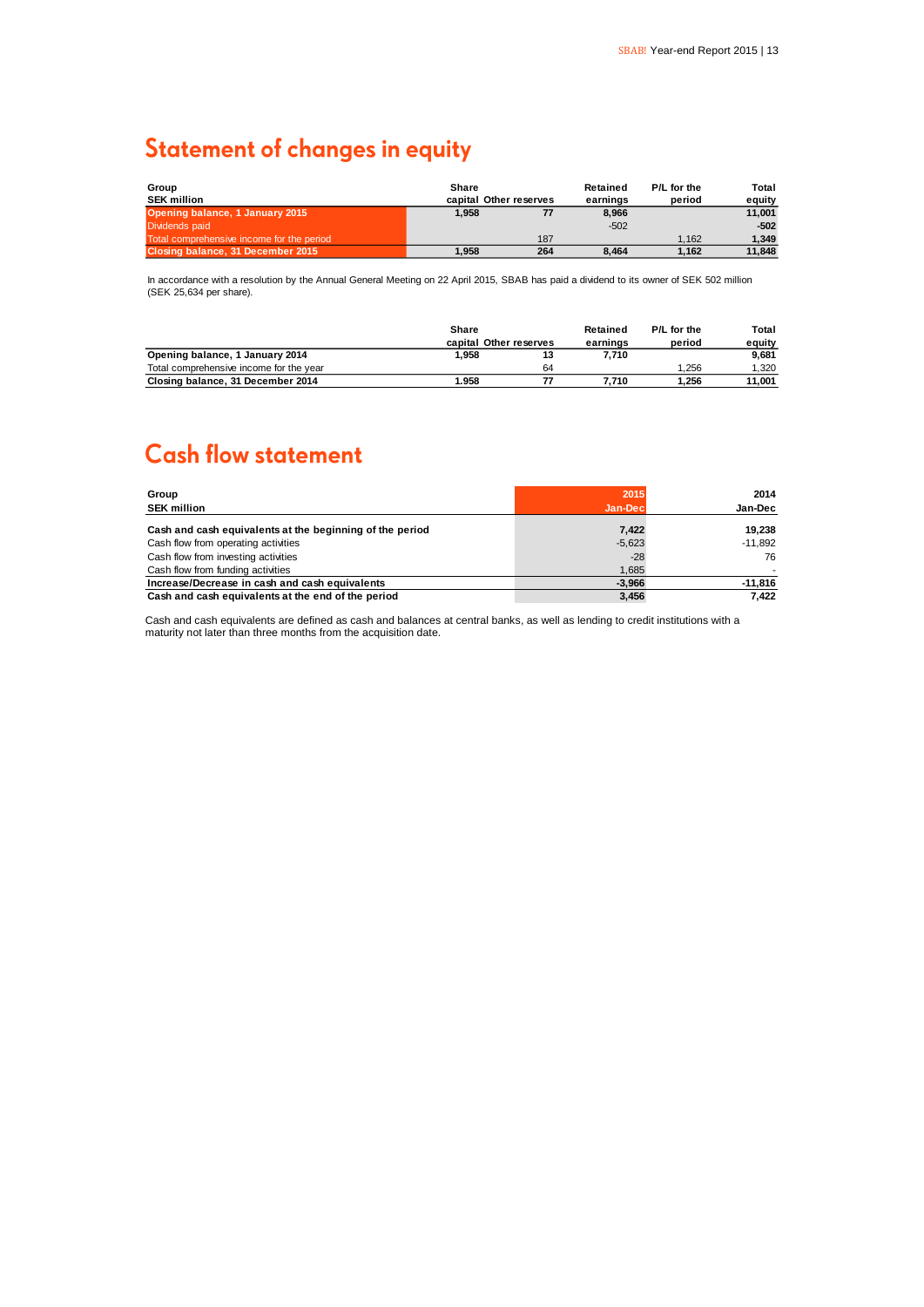# Own funds

Disclosures in accordance with Article 5 of Commission Implementing Regulation (EU) No 1423/2013.

| Disclosures in accordance with Article 5 of Commission Implementing Regulation (EU) No 1423/2013.                                                                                                                                                                  |                 |                |                                                                           |
|--------------------------------------------------------------------------------------------------------------------------------------------------------------------------------------------------------------------------------------------------------------------|-----------------|----------------|---------------------------------------------------------------------------|
|                                                                                                                                                                                                                                                                    |                 |                | Amounts subject<br>to pre-regulation<br>or prescribed<br>residual amount* |
| Group, SEK million                                                                                                                                                                                                                                                 | 31 Dec 2015     | 31 Dec 2014    |                                                                           |
| Common Equity Tier 1 capital: instruments and reserves<br>Capital instruments and associated share premium reserves<br>Retained earnings                                                                                                                           | 1,958<br>8,464  | 1,958<br>7,710 | N/A<br>N/A                                                                |
| Accumulated other comprehensive income (and other reserves, to include<br>unrealised gains and losses according to applicable accounting standards)<br>Interim profit/loss after deduction of foreseeable costs and dividends, verified by                         | 264             | 76             | N/A                                                                       |
| persons in an independent position                                                                                                                                                                                                                                 | 697             | 754            | N/A                                                                       |
| Common Equity Tier 1 capital before regulatory adjustments                                                                                                                                                                                                         | 11,383          | 10,499         | N/A                                                                       |
| Common Equity Tier 1 capital: regulatory adjustments<br>Additional value adjustments (negative amount)<br>Intangible assets (net after deduction for associated tax liabilities) (negative                                                                         | $-67$           | $-70$          | N/A                                                                       |
| amount)                                                                                                                                                                                                                                                            | -46             | $-43$          | N/A<br>N/A                                                                |
| Reserves in fair value related to profit or loss on cash flow hedging<br>Negative amounts following the calculation of expected loss amounts<br>Gains or losses on liabilities valued at fair value that result from changes in the own                            | $-236$<br>$-83$ | $-100$<br>-84  | N/A                                                                       |
| credit standing of the institution<br>Total regulatory adjustments to the Common Equity Tier 1 capital                                                                                                                                                             | $-25$<br>$-457$ | -2<br>-300     | N/A<br>N/A                                                                |
| <b>Common Equity Tier 1 capital</b>                                                                                                                                                                                                                                | 10,926          | 10.199         | N/A                                                                       |
|                                                                                                                                                                                                                                                                    |                 |                |                                                                           |
| Additional Tier 1 instruments: instruments<br>Capital instruments and associated share premium reserves                                                                                                                                                            | 1,500           |                | N/A                                                                       |
| Of which classified as liabilities according to applicable accounting standards                                                                                                                                                                                    | 1,500           |                | N/A                                                                       |
| Amount for qualified items referred to in Article 484(4) and associated share                                                                                                                                                                                      |                 |                |                                                                           |
| premium reserves included in the phase-out from the additional Tier 1 instruments                                                                                                                                                                                  | 994             | 2,395          | N/A                                                                       |
| Additional Tier 1 instruments before regulatory adjustments                                                                                                                                                                                                        | 2,494           | 2,395          | N/A                                                                       |
| Additional Tier 1 instruments: Regulatory adjustments                                                                                                                                                                                                              |                 |                |                                                                           |
| Total regulatory adjustments of additional Tier 1 instruments                                                                                                                                                                                                      |                 |                | N/A                                                                       |
| <b>Additional Tier 1 instruments</b>                                                                                                                                                                                                                               | 2,494           | 2,395          | N/A                                                                       |
| Tier 1 capital (Tier 1 capital = Common Equity Tier 1 capital + additional<br>Tier 1 instruments)                                                                                                                                                                  | 13,420          | 12,594         | N/A                                                                       |
|                                                                                                                                                                                                                                                                    |                 |                |                                                                           |
| Tier 2 capital: instruments and allocations                                                                                                                                                                                                                        |                 |                |                                                                           |
| Capital instruments and associated share premium reserves<br>Amount for qualified items referred to in Article 484(5) and associated share                                                                                                                         | 5,447           | 2,599          | N/A                                                                       |
| premium reserves that are phased out from Tier 2 capital                                                                                                                                                                                                           |                 | 114            | N/A                                                                       |
| Tier 2 capital before regulatory adjustments                                                                                                                                                                                                                       | 5,447           | 2,713          | N/A                                                                       |
| Tier 2 capital: regulatory adjustments<br>Total regulatory adjustments of Tier 2 capital                                                                                                                                                                           |                 |                |                                                                           |
| Tier 2 capital                                                                                                                                                                                                                                                     | 5,447           | 2,713          | N/A                                                                       |
| Total capital (total capital = Tier 1 capital + Tier 2 capital)                                                                                                                                                                                                    | 18,867          | 15,307         | N/A                                                                       |
| Total risk-weighted assets                                                                                                                                                                                                                                         | 38,244          | 34,247         | N/A                                                                       |
| <b>Capital ratios and buffers</b>                                                                                                                                                                                                                                  |                 |                |                                                                           |
| Common Equity Tier 1 (as a percentage of total risk exposure amount)                                                                                                                                                                                               | 28.6%           | 29.8%          | N/A                                                                       |
| Tier 1 (as a percentage of total risk exposure amount<br>Total capital (as a percentage of total risk exposure amount                                                                                                                                              | 35.1%<br>49.3%  | 36.8%<br>44.7% | N/A<br>N/A                                                                |
| Institution specific buffer requirement (CET1 requirement in accordance with article<br>92 (1) (a) plus capital conservation and countercyclical buffer requirements plus a<br>systemic risk buffer, plus systemically important institution buffer expressed as a |                 |                |                                                                           |
| percentage of total risk exposure amount)                                                                                                                                                                                                                          | 8.0%            | 7.0%           | N/A                                                                       |
| of which: capital conservation buffer requirement                                                                                                                                                                                                                  | 2.5%            | 2.5%           | N/A                                                                       |
| of which: countercyclical buffer requirement                                                                                                                                                                                                                       | 1.0%            |                | N/A                                                                       |
| of which: systemic risk buffer requirement                                                                                                                                                                                                                         |                 |                | N/A                                                                       |
| of which: Global Systemically Important Institution (G-SII) or Other Systemically<br>Important Institution (O-SII) buffer                                                                                                                                          |                 |                | N/A                                                                       |
| Common Equity Tier 1 available to meet buffers (as a percentage of risk exposure<br>amount)                                                                                                                                                                        | 24.1%           | 25.3%          | N/A                                                                       |
| Capital instruments subject to phase-out arrangements (only applicable                                                                                                                                                                                             |                 |                |                                                                           |
| between 1 Jan 2014 and 1 Jan 2022)                                                                                                                                                                                                                                 |                 |                |                                                                           |
| Current cap on AT1 instruments subject to phase-out arrangements<br>Amount excluded f rom AT1 due to cap (excess over cap af ter                                                                                                                                   | 2,096           | 2,395          | N/A                                                                       |
| redemptions and maturities)                                                                                                                                                                                                                                        |                 | 599            | N/A                                                                       |
| Current cap on T2 instruments subject to phase-out arrangements                                                                                                                                                                                                    | 910             | 1,040          | N/A                                                                       |

\* Amounts that are subject to the provisions preceding Regulation (EU) No 575/2013 ("CRR") or the prescribed residual amount according to Regulation (EU) No 575/2013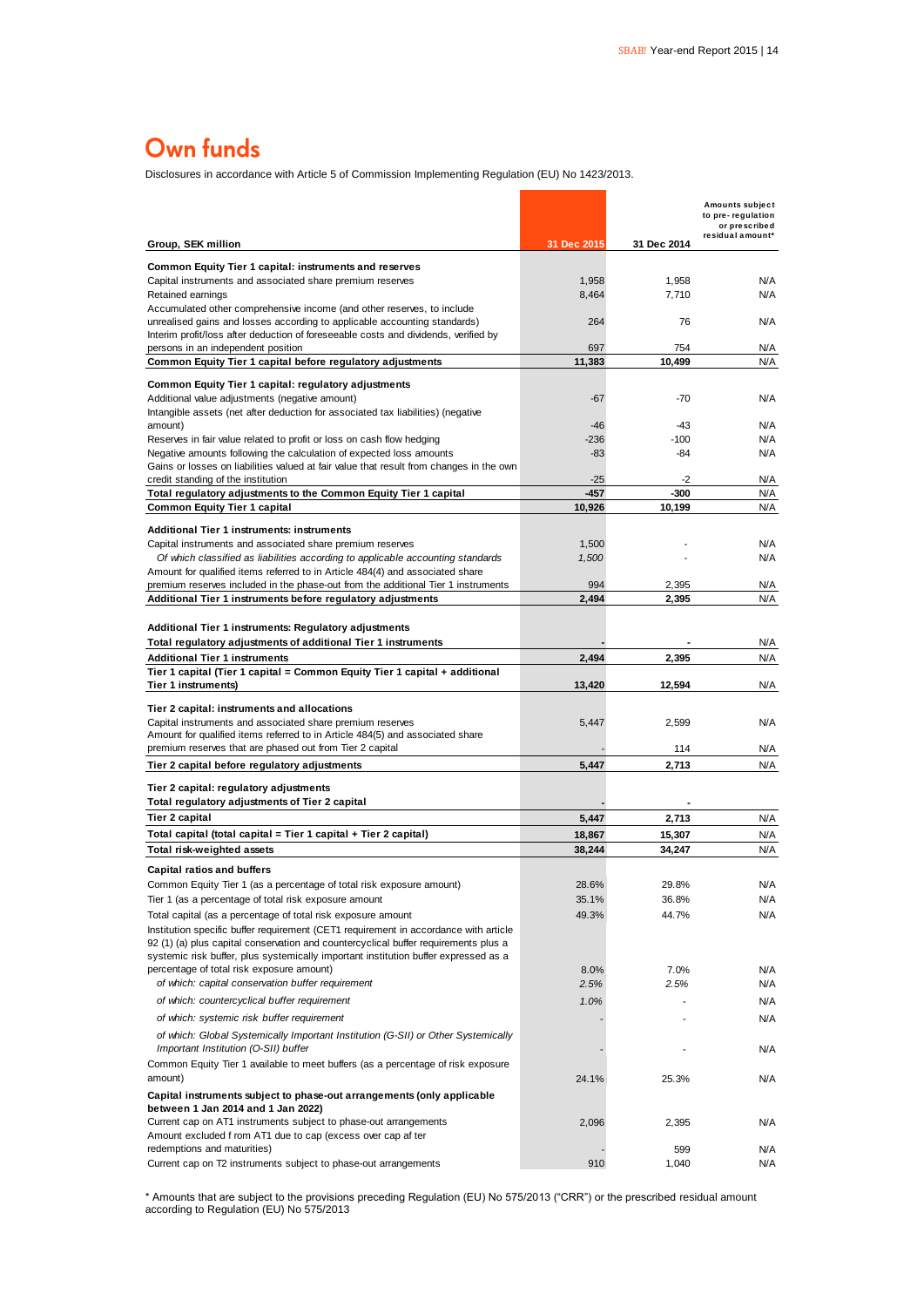# **Capital requirements**

| Group                                                             | 31 Dec 2015             |             | 31 Dec 2014                    |                 |  |
|-------------------------------------------------------------------|-------------------------|-------------|--------------------------------|-----------------|--|
|                                                                   |                         |             |                                |                 |  |
|                                                                   | <b>Capital require-</b> |             | Risk exposure Capital require- | Risk exposure   |  |
| <b>SEK million</b>                                                | ment                    | amount      | ment                           | amount          |  |
| Credit risk recognised in accordance with IRB approach            |                         |             |                                |                 |  |
| Exposures to corporates                                           | 864                     | 10,795      | 558                            | 6,975           |  |
| Retail exposures                                                  | 1,128                   | 14,103      | 1,028                          | 12,851          |  |
| - of which exposures to SME                                       | 130                     | 1,628       | 139                            | 1.737           |  |
| - of which retail exposures secured by immovable property         | 998                     | 12,475      | 889                            | 11,114          |  |
| Total exposures in accordance with IRB approach                   | 1,992                   | 24,898      | 1,586                          | 19,826          |  |
| Credit risk reported in accordance with standardised              |                         |             |                                |                 |  |
| approach                                                          |                         |             |                                |                 |  |
| Exposures to governments and central banks                        | 0                       | $\mathbf 0$ | 0                              | 0               |  |
| Exposures to regional governments or local authorities            | $\Omega$                | $\Omega$    | $\Omega$                       | $\Omega$        |  |
| Exposures to institutions*                                        | 122                     | 1,526       | 111                            | 1,388           |  |
| - of which, derivatives according to CRR, Appendix 2              | 120                     | 1.505       | 103                            | 1.291           |  |
| - of which, repos                                                 | $\mathbf{1}$            | 14          | $\overline{7}$                 | 85              |  |
| Exposures to corporates                                           | $\mathbf{1}$            | 15          | 146                            | 1,829           |  |
| Retail exposures                                                  | 168                     | 2,106       | 143                            | 1.783           |  |
| Exposures in default                                              | $\mathbf{1}$            |             | 1                              | 10 <sup>1</sup> |  |
| Exposures in the form of covered bonds                            | 237                     | 2,957       | 59                             | 744             |  |
| Exposures to institutions and corporates with a short-term credit |                         |             |                                |                 |  |
| assessment                                                        | $\mathbf{1}$            | 15          | $\overline{7}$                 | 86              |  |
| Exposures to CIU:s                                                |                         |             | 20                             | 253             |  |
| Other items                                                       | 58                      | 730         | 86                             | 1,070           |  |
| Total exposures in accordance with standardised approach          | 588                     | 7,356       | 573                            | 7,163           |  |
| Market risk                                                       | 149                     | 1,856       | 337                            | 4.210           |  |
| - of which, position risk                                         | 105                     | 1,314       | 279                            | 3,491           |  |
| - of which, currency risk                                         | 44                      | 542         | 58                             | 719             |  |
| <b>Operational risk</b>                                           | 239                     | 2,989       | 164                            | 2,047           |  |
| <b>Credit valuation adjustment risk</b>                           | 92                      | 1,145       | 80                             | 1,001           |  |
| Total capital requirements and risk exposure amount               | 3,060                   | 38,244      | 2,740                          | 34,247          |  |
| Capital requirements for capital conservation buffer              | 956                     |             | 856                            |                 |  |
| Capital requirements for countercyclical buffer                   | 379                     |             |                                |                 |  |
| <b>Total capital requirements</b>                                 | 4,395                   |             | 3,596                          |                 |  |

*\* The risk-weighted exposure amount for counterparty risk according to CRR, Article 92, item 3(f), amounts to SEK 1,519 million (1,376).*

# **Capital adequacy**

| Group<br><b>SEK million</b>          | 31 Dec 2015 | 31 Dec 2014 |
|--------------------------------------|-------------|-------------|
|                                      |             |             |
| Common Equity Tier 1 capital         | 10,926      | 10,199      |
| Tier 1 capital                       | 13,420      | 12,594      |
| Total own funds                      | 18,867      | 15,307      |
| <b>Without transition rules</b>      |             |             |
| Risk exposure amount                 | 38,244      | 34,247      |
| Common Equity Tier 1 capital ratio   | 28.6%       | 29.8%       |
| Excess* Common Equity Tier 1 capital | 9,205       | 8,658       |
| Tier 1 capital ratio                 | 35.1%       | 36.8%       |
| Excess* Tier 1 capital               | 11,125      | 10,539      |
| Total capital ratio                  | 49.3%       | 44.7%       |
| Excess* total capital                | 15,807      | 12,567      |
| With transition rules                |             |             |
| Own funds                            | 18,950      | 15,392      |
| Risk exposure amount                 | 165,830     | 142,975     |
| Total capital ratio                  | 11.4%       | 10.8%       |

\* Surplus of capital has been calculated based on the minimum capital requirements (without buffer requirements)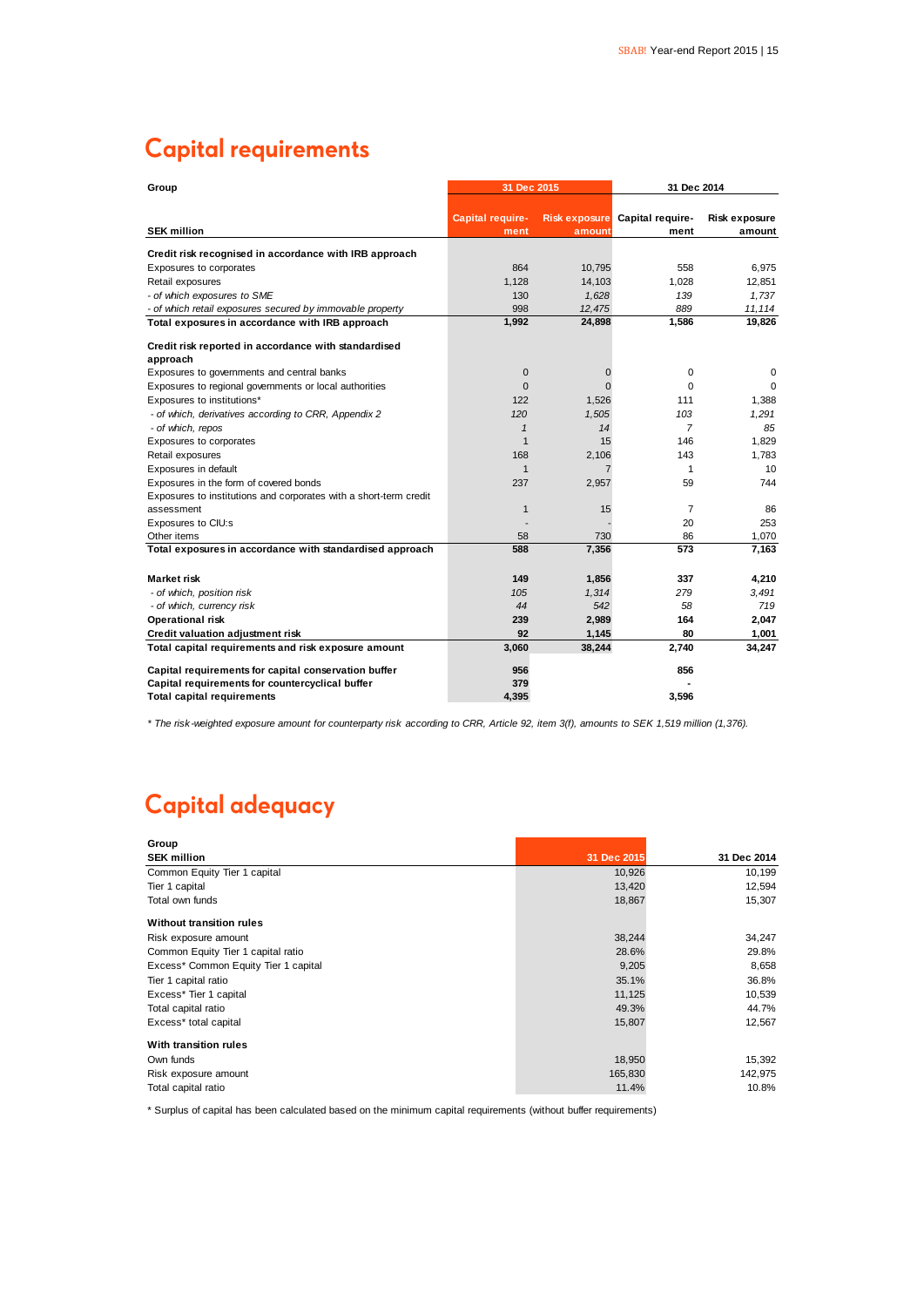# Internally assessed capital requirements

The internal capital adequacy assessment is to ensure that SBAB has sufficient capital to deal with any financial problems that arise. The internally assessed capital requirement amounted to SEK 12,565 million (9,881) for the Group SBAB quantifies the capital requirement for its risks using a model for economic capital within the scope of the internal capital adequacy assessment process ("ICAAP"). Economic capital is defined as the amount of capital needed to ensure solvency over a one-year period, given a predetermined level of confidence. In SBAB's case, the level of confidence is 99.97%, which corresponds to SBAB's long-term AA– target rating (according to Standard & Poor's ratings scale). The internal capital requirement is defined as the higher of economic capital and the regulatory requirements for each type of risk. The table below reflects the internal capital requirement for the consolidated situation, with and without consideration for the Swedish Financial Supervisory Authority's supervisory practices with regard to the risk weight floor for Swedish residential mortgages.

|                     |                                                                                                                                                               |                     | <b>Excl. Risk</b><br>weight floor                           | Incl. Risk<br>weight floor                                     |
|---------------------|---------------------------------------------------------------------------------------------------------------------------------------------------------------|---------------------|-------------------------------------------------------------|----------------------------------------------------------------|
|                     |                                                                                                                                                               | Pillar 1            | Internally<br>assessed<br>capital<br>requirement            | Internally<br>assessed<br>capital<br>requirement               |
| Pillar 1            | Credit risk & CVA-risk<br>Market risk<br>Operational risk                                                                                                     | 2,672<br>149<br>239 | 2,672<br>149<br>239                                         | 2,672<br>149<br>239                                            |
| Pillar <sub>2</sub> | Credit risk <sup>*</sup><br>Market risk<br>Operational risk<br>Risk weight floor<br>Concentration risk<br>Sovereign risk<br>Pension risk<br>Income volatility |                     | 1,101<br>1,006<br>111<br>$\Omega$<br>562<br>67<br>21<br>228 | $\mathbf 0$<br>1,006<br>111<br>6,175<br>562<br>67<br>21<br>228 |
| <b>Buffers</b>      | Capital conservation buffer<br>Capital planning buffer"<br>Countercyclical buffer                                                                             | 956<br>0<br>379     | 956<br>1,414<br>379                                         | 956<br>379                                                     |
| Total               |                                                                                                                                                               | 4,395               | 8,905                                                       | 12,565                                                         |

\* In internal capital requirement without consideration for the risk weight floor, additional credit risks in Pillar 2 consists of SBAB's estimated capital requirement in economic capital. As the additional capital requirement for the risk weight floor is larger that the additional capital requirement according to economic capital, only the risk weight floor is included in internal capital requirement with consideration for the risk weight floor.

\*\* The higher of the stress test buffer and capital planning buffer are included in internal capital requirements. With consideration for the risk weight floor, the stress test buffer is calculated without consideration for risk migration in the residential mortgage portfolios, so the required buffer is smaller.

# Liquidity coverage ratio

The Liquidity Coverage Ratio calculates the degree to which a bank's assets cover its net cash flow for the coming 30 days in a stress scenario. Net cash flows comprise contractual in- and outflows and the theoretical flows based on historical data, for example, withdrawals of the bank's deposits. The weightings of the theoretical flows are fixed and are determined by supervisory authorities.

| <b>SEK Million</b>         | <b>Total</b> | <b>EUR</b> | <b>USD</b>  |
|----------------------------|--------------|------------|-------------|
| Liquidity Coverage Ratio % | 232%         | 1544051%   | 233%        |
| <b>Liquid assets</b>       | 59,285       | 12.213     | 3,723       |
| Assets with 100% weight    | 26,779       | 7,715      | 2,493       |
| Assets with 85% weight     | 32,507       | 4,498      | 1,230       |
| <b>Cash Outflows</b>       | 21,508       | 3          | 4,265       |
| <b>Retail Deposits</b>     | 11,285       | 0          | $\mathbf 0$ |
| Market Funding             | 7,581        | 0          | 4,264       |
| Other cash outflows        | 2,642        | 3          |             |
| <b>Cash Inflows</b>        | 2,273        | 1,587      | 2,665       |
| Inflow from retail lending | 1,821        | 0          | $\mathbf 0$ |
| Other cash inflows         | 452          | 1587       | 2665        |

Liquidity Coverage Ratio = liquid assets/(cash outflow-cash inflow). The Liquidity Coverage Ratio is recognised according to the definitions and weights in FFFS 2012:6. The calculation takes into consideration that assets with 85% weight must not constitute more than 40% of the reserve, and that inflows must not exceed 75% of the outflow in each column.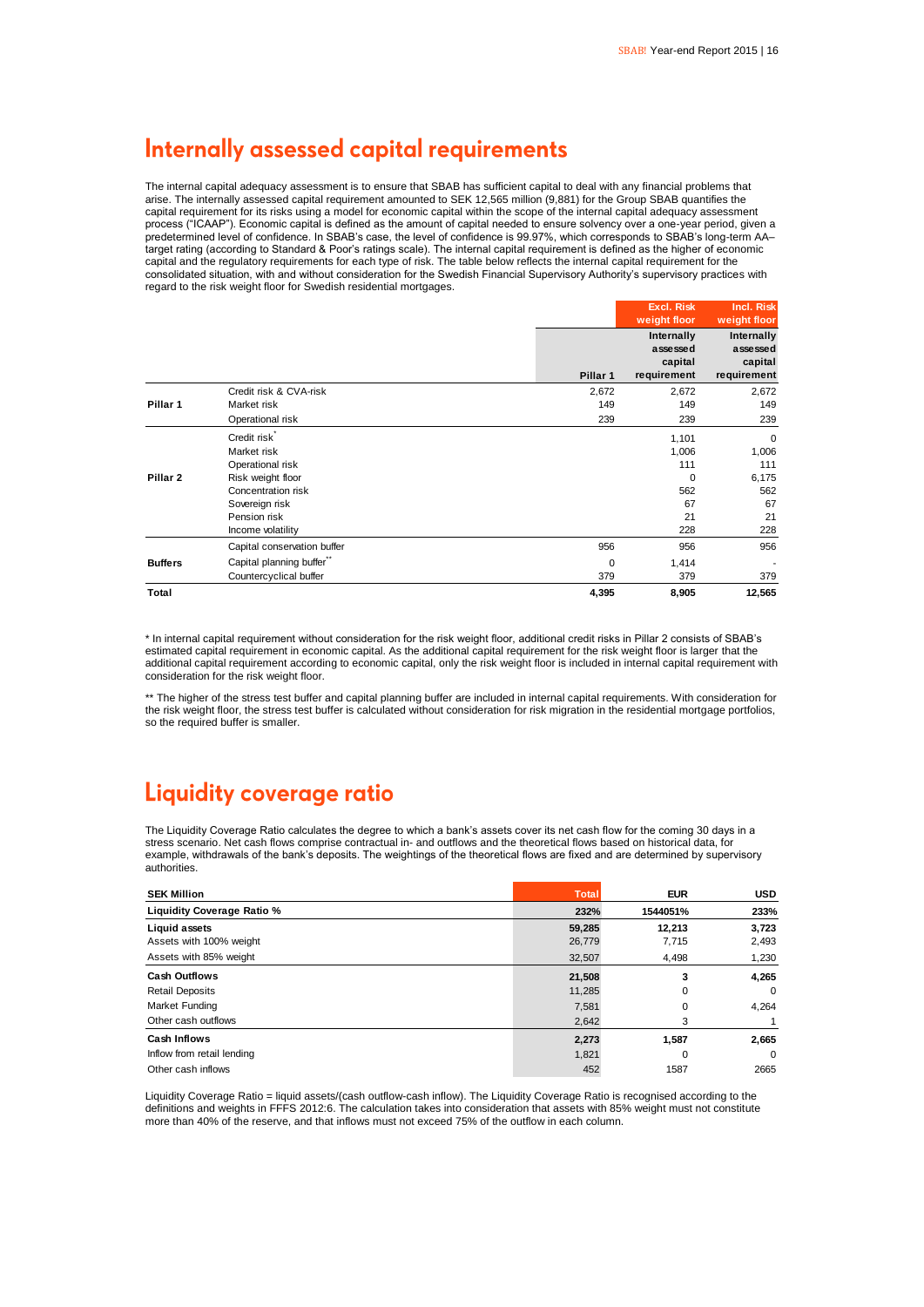# **Notes**

#### **Note 1 Accounting policies**

The SBAB Group applies the International Financial Reporting Standards (IFRS) as adopted by the EU. In addition to these accounting standards, the Swedish Financial Supervisory Authority's regulations and general guidelines on annual accounts for credit institutions and securities companies (FFFS 2008:25), the Annual Accounts Act for Credit Institutions and Securities Companies and the Swedish Financial Reporting Board's recommendation RFR 1 Supplementary Accounting Rules for Groups have been taken into consideration. The Group's interim report fulfils the requirements stipulated under IAS 34, Interim Financial Reporting.

For the Parent Company, statutory IFRS is applied, which means that this interim report has been prepared in compliance with IFRS subject to the additions and exceptions that ensue from the Swedish Financial Reporting Board's recommendation RFR 2 Accounting for Legal Entities, the Swedish Financial Supervisory Authority's regulations and general guidelines on the annual accounts of credit institutions and securities companies (FFFS 2008:25) and the Annual Accounts Act for Credit Institutions and Securities Companies.

The accounting policies and calculation methods are unchanged in comparison with the 2014 Annual Report.

According to SBAB's preliminary assessment, new or changed international accounting standards that have been published but not yet applied will have a limited effect on the financial reports. As regards to IFRS 9, the application of which will become mandatory from 1 January 2018, there is an ongoing preliminary study intended to identify how the new rules will affect SBAB.

### **Note 2 Net income/expense from financial instruments measured at fair value**

| Group<br><b>SEK million</b>                                              | 2015<br>Q <sub>4</sub> | 2015<br>Q3 | 2014<br>Q4 | 2015<br>Jan-Dec | 2014<br>Jan-Dec |
|--------------------------------------------------------------------------|------------------------|------------|------------|-----------------|-----------------|
| Gains/losses on interest-bearing financial instruments                   |                        |            |            |                 |                 |
| - Securities measured at fair value through the income statement         | $-148$                 | 8          | 205        | $-411$          | 1.401           |
| - Change in value of hedged items in hedge accounting                    | 709                    | $-4$       | $-433$     | 1.505           | $-1.581$        |
| - Realised expense from financial liabilities                            | $-9$                   | $-44$      | $-58$      | $-113$          | $-122$          |
| - Derivative instruments                                                 | $-557$                 | -9         | 380        | $-1.099$        | 807             |
| - Loan receivables                                                       | 30                     | 30         | 27         | 113             | 89              |
| Currency translation effects                                             | $-1$                   |            | 2          | -2              | $-2$            |
| Gains/losses on shares and participations measured at fair value through |                        |            |            |                 |                 |
| the income statement                                                     |                        |            | 3          |                 | 28              |
| Total                                                                    | 24                     | $-18$      | 126        |                 | 620             |

#### **Fair value recognition**

The currency and interest-rate risk inherent in funding conducted in foreign currency is generally hedged throughout the maturity of the funding through currency interest-rate derivatives, known as basis swaps. According to IFRS, all derivative instruments are to be recognised at fair value (market value). Major variations in the actual market value between reporting periods could result in significant changes in the carrying amount and hence also in capital adequacy. However, changes in the form of losses/gains remain unrealised as long as the basis swap is not closed prematurely. In cases where the derivative is held to maturity, earnings are not affected by the accumulated changes since the market value of each derivative contract starts and ends at zero. Most of SBAB's basis swaps are held to maturity.

An accounting effect also arises in SBAB's securities holding, since the accounting policies that SBAB applies entail that part of the securities assets are measured at fair value (market value), while a large portion of SBAB's liabilities are measured at amortised cost. Also in the case of securities assets, the market value will be recovered during the remaining maturity if the asset is held to maturity. Most of SBAB's securities are held to maturity.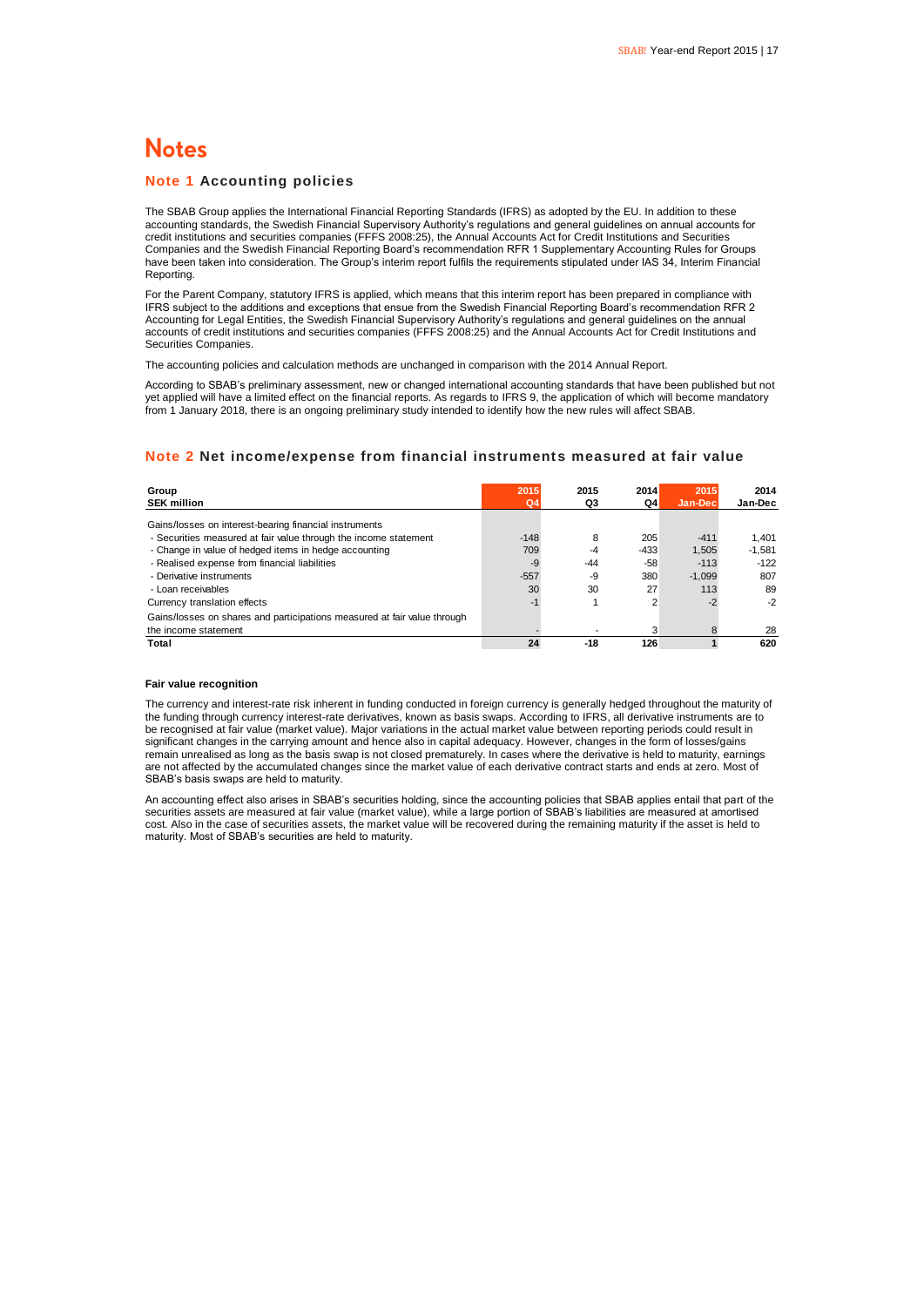### **Note 3 Loan losses, net**

| Group<br><b>SEK million</b>                                                         | 2015<br>Q <sub>4</sub> | 2015<br>Q3 | 2014<br>Q4               | 2015<br>Jan-Dec | 2014<br>Jan-Dec |
|-------------------------------------------------------------------------------------|------------------------|------------|--------------------------|-----------------|-----------------|
| <b>CORPORATE MARKET</b>                                                             |                        |            |                          |                 |                 |
| INDIVIDUAL PROVISION FOR CORPORATE MARKET LOANS                                     |                        |            |                          |                 |                 |
| Write-off of confirmed loan losses for the period                                   |                        |            |                          | -1              | $-0$            |
| Reversal of prior year provisions for probable loan losses recognised as            |                        |            |                          |                 |                 |
| confirmed loan losses in the financial statements for the period                    |                        |            |                          |                 |                 |
| Provision for probable loan losses for the period                                   | -0                     | -0         | -0                       | $-22$           | -0              |
| Recoveries in respect of confirmed loan losses in prior years                       | U                      |            |                          | $\Omega$        | $\Omega$        |
| Reversal of prior year provisions for probable loan losses no longer required       | ŋ                      | $\Omega$   | 0                        | O               | $\overline{7}$  |
| Guarantees                                                                          |                        |            |                          |                 |                 |
| Net income/cost for the period for individual provisions for corporate              | $\Omega$               | 0          | 0                        | $-23$           | 7               |
| market loans                                                                        |                        |            |                          |                 |                 |
| <b>COLLECTIVE PROVISION FOR CORPORATE MARKET LOANS</b>                              |                        |            |                          |                 |                 |
| Allocations to/redemption of collective provisions                                  | 5                      | -0         | -0                       | 7               | 8               |
| Guarantees                                                                          | -0                     | -0         | 2                        | -2              | 0               |
| Net income/cost for the period for collective provisions for corporate              | 5                      | -0         | $\overline{\phantom{a}}$ | 5               | 8               |
| <b>RETAIL MARKET</b><br>INDIVIDUAL PROVISION FOR RETAIL MARKET LOANS                |                        |            |                          |                 |                 |
| Write-off of confirmed loan losses for the period                                   | -1                     | -1         | -2                       | -3              | $-7$            |
| Reversal of prior year provisions for probable loan losses recognised as            |                        |            |                          |                 |                 |
| confirmed loan losses in the financial statements for the period                    |                        |            |                          |                 | 5               |
| Provision for probable loan losses for the period                                   | $-20$                  | -1         | -1                       | $-24$           | -4              |
| Reversal of prior year provisions for probable loan losses no longer required       |                        | $\Omega$   | 3                        |                 | 4               |
| Guarantees                                                                          |                        |            |                          |                 |                 |
| Net income/cost for the period for individual provisions for retail<br>market loans | $-20$                  | $-2$       | -0                       | $-26$           | $-2$            |
| <b>COLLECTIVE PROVISION FOR RETAIL MARKET LOANS</b>                                 |                        |            |                          |                 |                 |
| Write-off of confirmed loan losses for the period                                   | -4                     | -3         | -5                       | $-12$           | $-22$           |
| Recoveries in respect of confirmed loan losses in prior years                       | $\Omega$               | 1          | $\Omega$                 | 2               | 12              |
| Allocation to/redemption of collective provisions                                   | 10                     | 4          | 10                       | 26              | 31              |
| Guarantees                                                                          | $-2$                   | -3         | 1                        | $-12$           | -4              |
| Net income/cost for the period for collective provisions for retail                 | 4                      | -1         | 6                        | 4               | 17              |
| market loans                                                                        |                        |            |                          |                 |                 |
| NET INCOME/COST FOR THE PERIOD FOR LOAN LOSSES                                      | $-11$                  | -3         | 8                        | $-40$           | 30              |

Both write-offs of confirmed loan losses and reversals of write-offs for the period in accordance with the specification above pertain to receivables from the public.

### **Note 4 Lending to the public**

| Group                                     | 31/12/2015 |                  | 31/12/2014 |                          |
|-------------------------------------------|------------|------------------|------------|--------------------------|
| <b>SEK million</b>                        | Lendina    | <b>Provision</b> | Lending    | <b>Provision</b>         |
| Single-family dwellings and holiday homes | 115,832    | $-98$            | 107.425    | $-124$                   |
| Tenant-owner rights                       | 96.283     | $-85$            | 74.307     | -70                      |
| Tenant-owner associations                 | 52,390     | $-34$            | 52.704     | $-15$                    |
| Private multi-family dwellings            | 25,882     | $-20$            | 21.232     | $-25$                    |
| Municipal multi-familiy dwellings         | 470        |                  | 606        | $\overline{\phantom{a}}$ |
| Commercial properties                     | 4.313      |                  | 3.693      |                          |
| Other                                     | 2.064      | $-16$            | 1.720      | -8                       |
| Provision for probable loan losses        | $-253$     |                  | $-242$     |                          |
| Total                                     | 296.981    | $-253$           | 261.445    | $-242$                   |

| Doubtful and non-performing loan receivables                                  | 31/12/2015 | 31/12/2014    |
|-------------------------------------------------------------------------------|------------|---------------|
| a) Doubtful loan receivables                                                  | 170        | 48            |
| b) Non-performing loan receivables* included in doubtful loan receivables     |            | $\mathcal{P}$ |
| c) Non-performing loan receivables* not included in doubtful loan receivables | 170        | 322           |
| d) Individual provisions for loan receivables                                 | 81         | 36            |
| e) Collective provisions for corporate market loans                           |            | 19            |
| f) Collective provisions for retail market loans                              | 161        | 187           |
| q) Total provisions $(d+e+f)$                                                 | 253        | 242           |
| h) Doubtful loan receivables after individual provisions (a-d)                | 89         | 12            |
| i) Provision ratio for individual provisions (d/a)                            | 48%        | 75%           |
| * Where payment notices (one or more) are more than 60 days past due.         |            |               |

In certain partnerships on the lending side, the partner may be able to acquire brokered loans.

| Loan portfolio                               |            |            |
|----------------------------------------------|------------|------------|
| <b>SEK million</b>                           | 31/12/2015 | 31/12/2014 |
| Retail lending                               | 213.980    | 183,250    |
| - new lending                                | 66,750     | 40.457     |
| Corporate lending (incl. tenant-owner assn.) | 83,001     | 78,195     |
| - new lending                                | 13.720     | 7.840      |
| Total                                        | 296.981    | 261,445    |
| - new lending                                | 80,470     | 48,297     |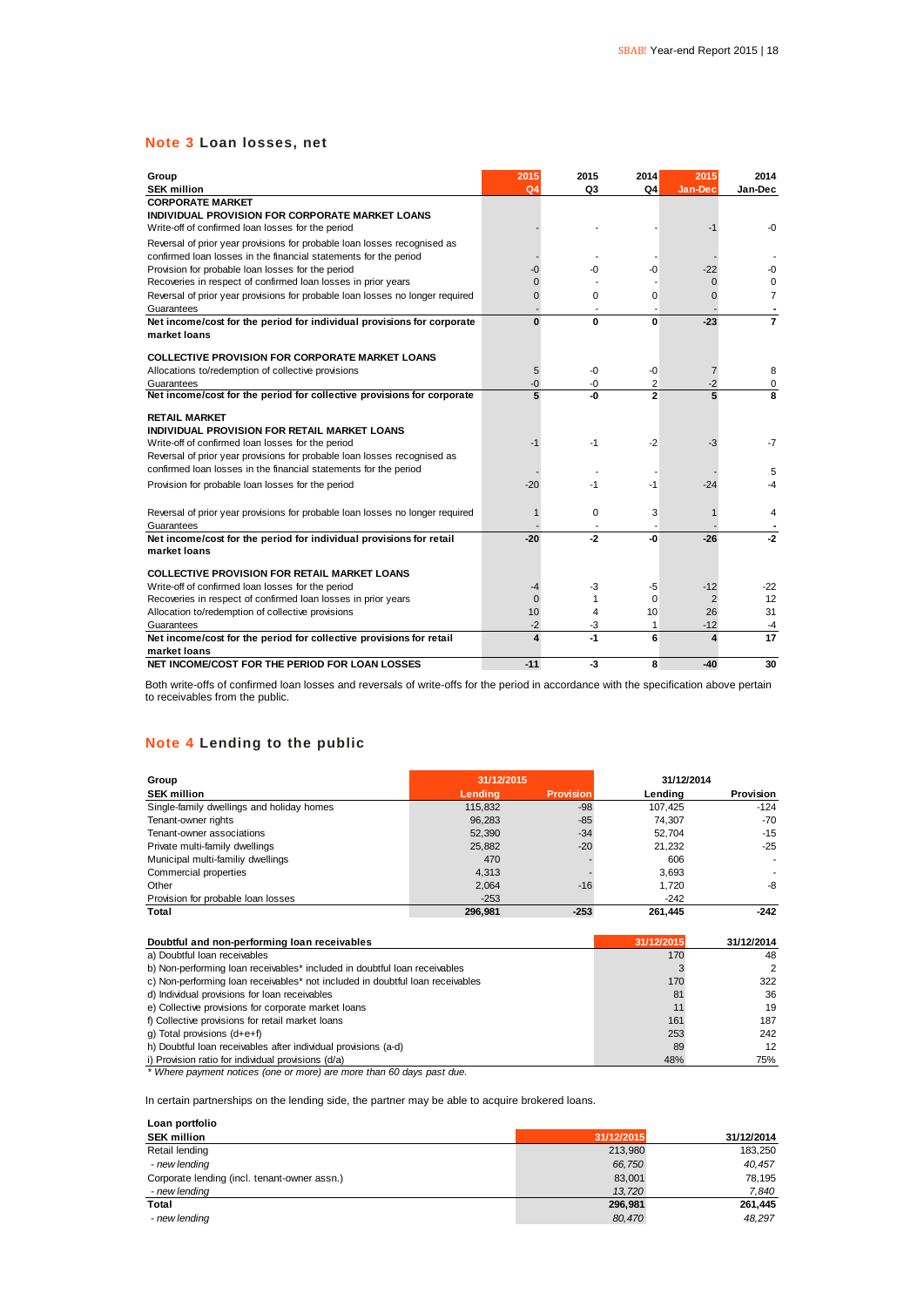### **Note 5 Derivative instruments**

|                                           |                | 31/12/2015                                                      |                                   |  |  |  |  |
|-------------------------------------------|----------------|-----------------------------------------------------------------|-----------------------------------|--|--|--|--|
| Group<br><b>SEK million</b>               | at fair value  | <b>Liabilities</b><br>Assets measured measured at fair<br>value | <b>Total</b><br>nominal<br>amount |  |  |  |  |
| Interest-rate related<br>Currency related | 4.482<br>2,710 | 2,201<br>2.993                                                  | 231,862<br>90,184                 |  |  |  |  |
| <b>Total</b>                              | 7.192          | 5,194                                                           | 322.046                           |  |  |  |  |

Currency interest-rate swaps are classified as currency-related derivative instruments.

### **Note 6 Operating segments**

| Segment income statement          |        |         | <b>Jan-Dec 2015</b><br>Corp./ |                |        |        |         | Jan-Dec 2014<br>Corp./ |        |          |
|-----------------------------------|--------|---------|-------------------------------|----------------|--------|--------|---------|------------------------|--------|----------|
| Group                             | Retail | Collab. | Tenant-                       |                |        | Retail | Collab. | Tenant-                |        |          |
| <b>SEK million</b>                | market | market  | owner                         | <b>Other</b>   | Total* | market | market  | owner                  | Other  | Total*   |
| Income <sup>1</sup>               | 1,201  | 592     | 519                           | 28             | 2,340  | 948    | 455     | 583                    | 15     | 2,001    |
| Net result from financial instru- |        |         |                               |                |        |        |         |                        |        |          |
| ments measured at fair value      |        |         |                               |                |        |        |         |                        | 620    | 620      |
| <b>Total operating income</b>     | 1,201  | 592     | 519                           | 29             | 2,341  | 948    | 455     | 583                    | 635    | 2,621    |
| Expenses <sup>2)</sup>            | $-489$ | $-133$  | $-167$                        | $-20$          | $-809$ | $-507$ | $-131$  | $-193$                 | $-177$ | $-1,008$ |
| Loan losses, net                  | $-3$   | $-20$   | $-17$                         |                | $-40$  | 7      | 5       | 18                     |        | 30       |
| Participations in joint ventures  |        |         |                               |                |        |        |         |                        |        |          |
| Profit/loss before tax            | 709    | 439     | 335                           | 9              | 1,492  | 448    | 330     | 408                    | 458    | 1,644    |
| Standardised tax (22%)            | $-156$ | $-96$   | $-74$                         | $-2$           | $-328$ | $-99$  | $-72$   | -90                    | $-101$ | $-362$   |
| Profit/loss after tax (ROE        | 553    | 343     | 261                           | $\overline{7}$ | 1,164  | 349    | 258     | 318                    | 357    | 1,282    |
| segment)                          |        |         |                               |                |        |        |         |                        |        |          |
| Adjustment for actual tax         | $-1$   | $-1$    | $\mathbf 0$                   | 0              | $-2$   | $-7$   | -5      | $-7$                   | $-7$   | $-26$    |
| Profit/loss after tax             | 552    | 342     | 261                           | $\overline{7}$ | 1,162  | 342    | 253     | 311                    | 350    | 1,256    |
| Internally calculated ROE         | 12.3%  | 10.3%   | 7.9%                          |                | 10.2%  | 9.3%   | 9.0%    | 10.1%                  |        | 12.7%    |

*1)The distributed income includes net interest income, net commission and other operating income.*

*2)The distributed income includes personnel costs, other expenses and depreciation of property, plant and equipment and amortisation of intangible fixed assets.*

*\*The total agrees with the external income statement.*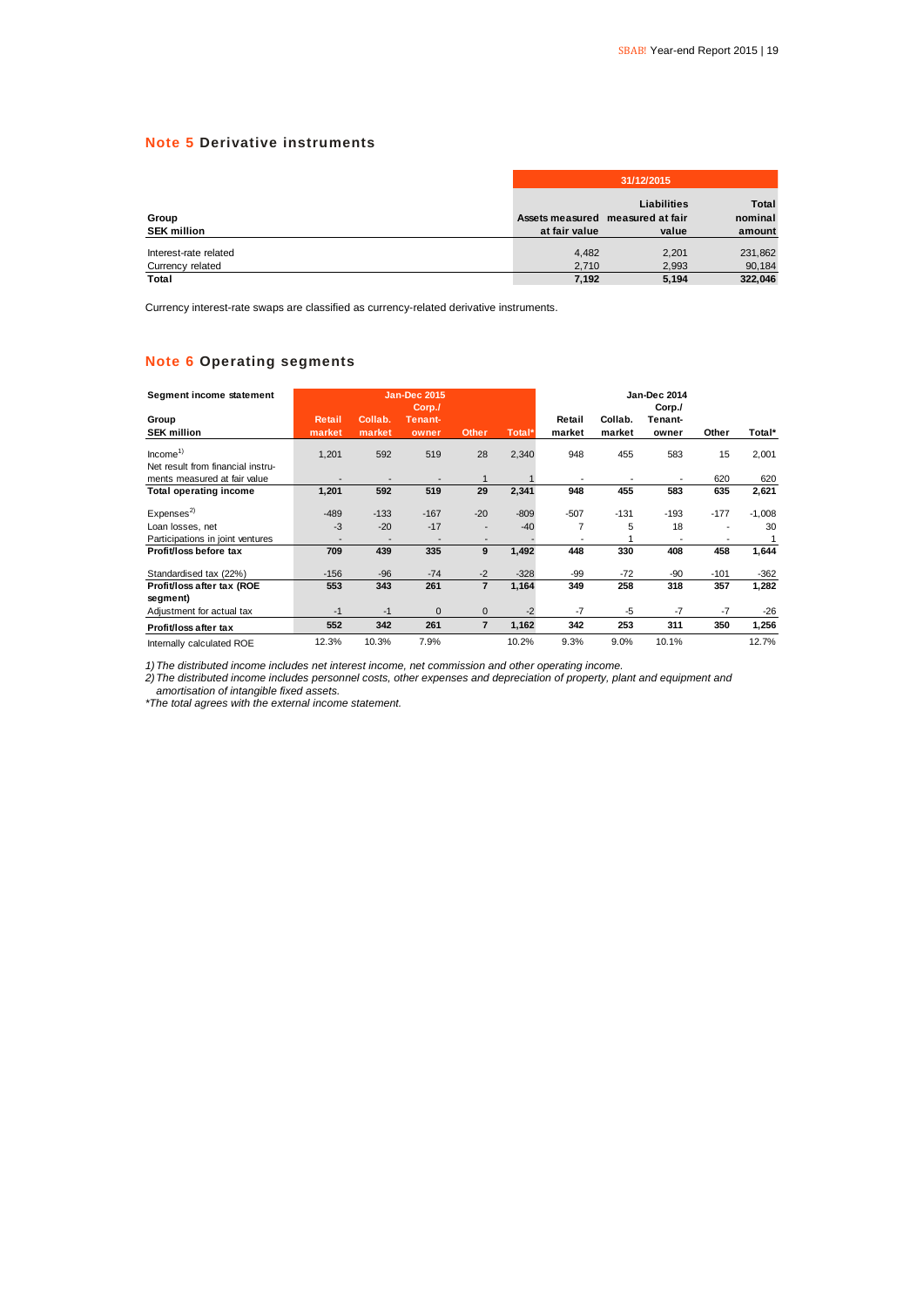### **Note 7 Classification of financial instruments**

|                                                        | 31/12/2015                                               |                                                       |                                               |                          |                                         |          |                        |
|--------------------------------------------------------|----------------------------------------------------------|-------------------------------------------------------|-----------------------------------------------|--------------------------|-----------------------------------------|----------|------------------------|
| Group<br><b>Financial assets</b><br><b>SEK million</b> | Assets<br>measured<br>at fair<br>value<br>through<br>P/L | Hedge-<br>accounted<br>derivative<br>instru-<br>ments | Available-<br>for-sale<br>financial<br>assets | Loan<br>recei-<br>vables | Invest-<br>ments<br>held to<br>maturity | Total    | Total<br>fair<br>value |
| Cash and balances at central banks                     |                                                          |                                                       |                                               | $\Omega$                 |                                         | $\Omega$ | $\mathbf{0}$           |
| Chargeable treasury bills and other eligible bills     | 10,185                                                   |                                                       | 4,127                                         |                          |                                         | 14,312   | 14,312                 |
| Lending to credit institutions                         |                                                          |                                                       |                                               | 3,456                    |                                         | 3,456    | 3,456                  |
| Lending to the public                                  |                                                          |                                                       |                                               | 296,981                  |                                         | 296,981  | 298,353                |
| Change in value of interest-rate-hedged items in       |                                                          |                                                       |                                               |                          |                                         |          |                        |
| portfolio hedges                                       |                                                          |                                                       |                                               | 549                      |                                         | 549      |                        |
| Bonds and other interest-bearing securities            | 16,275                                                   |                                                       | 24,115                                        |                          | 9,324                                   | 49,714   | 49,708                 |
| Derivative instruments                                 | 351                                                      | 6,841                                                 |                                               |                          |                                         | 7,192    | 7,192                  |
| Other assets                                           |                                                          |                                                       |                                               | 1.246                    |                                         | 1.246    | 1,246                  |
| Prepaid expenses and accrued income                    | 255                                                      |                                                       | 455                                           | 224                      | 92                                      | 1,026    | 1,026                  |
| Total                                                  | 27,066                                                   | 6,841                                                 | 28,697                                        | 302,456                  | 9,416                                   | 374.476  | 375.293                |

|                                     | 31/12/2015                                         |                                   |             |         |         |
|-------------------------------------|----------------------------------------------------|-----------------------------------|-------------|---------|---------|
| Group                               | <b>Liabilities</b><br>measured<br>at fair<br>value | Hedge-<br>accounted<br>derivative | Other       |         | Total   |
| <b>Financial liabilities</b>        | through                                            | instru-                           | financial   |         | fair    |
| <b>SEK million</b>                  | P/L                                                | ments                             | liabilities | Total   | value   |
| Liabilities to credit institutions  |                                                    |                                   | 5.111       | 5.111   | 5.111   |
| Deposits from the public            |                                                    |                                   | 76.639      | 76.639  | 76,639  |
| Debt securities in issue            |                                                    |                                   | 264.205     | 264.205 | 265,160 |
| Derivative instruments              | 1.782                                              | 3.412                             |             | 5.194   | 5.194   |
| Other liabilities                   |                                                    |                                   | 783         | 783     | 783     |
| Accrued expenses and prepaid income |                                                    |                                   | 2,767       | 2,767   | 2,767   |
| Subordinated debt                   |                                                    |                                   | 7,943       | 7,943   | 7,974   |
| Total                               | 1.782                                              | 3.412                             | 357.448     | 362.642 | 363.628 |

#### **Fair value measurement of financial instruments**

The principles for the measurement of financial instruments recognised at fair value in the balance sheet are provided in Note 1 Accounting Policies in the 2014 Annual Report. In the column "Total fair value" above, information is also provided on the fair value of financial instruments that are recognised at amortised cost in the balance sheet. The carrying amount for current receivables and liabilities has been assessed to be equal to the fair value, Level 3. For "Lending to the public", where there are no observable credit margin data at the time of measurement, the credit margin on the most recent stipulated date of expiry is applied, Level 3. Debt securities in issue are measured at the Group's current borrowing rate, Level 2.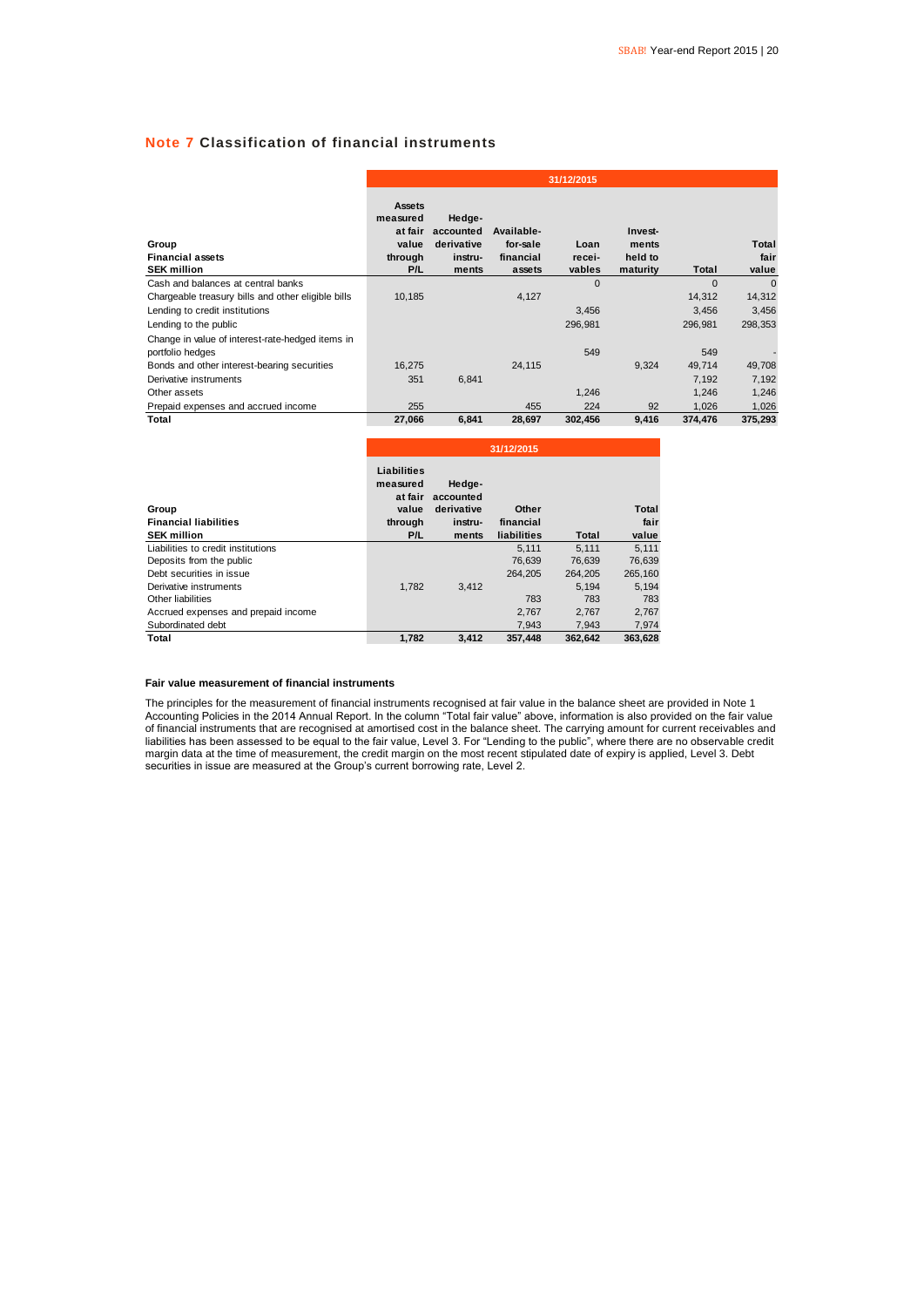### **Note 8 Information about fair value**

|                                   |                                                       | 31/12/2015               |                                          |              |  |  |  |  |
|-----------------------------------|-------------------------------------------------------|--------------------------|------------------------------------------|--------------|--|--|--|--|
| Group<br><b>SEK million</b>       | Quoted market Other observable<br>prices<br>(Level 1) | market data<br>(Level 2) | Unobservable<br>market data<br>(Level 3) | <b>Total</b> |  |  |  |  |
| Assets                            |                                                       |                          |                                          |              |  |  |  |  |
| Securities in the category trade  | 55,412                                                |                          |                                          | 55,412       |  |  |  |  |
| Derivatives in the category trade | ۰                                                     | 351                      |                                          | 351          |  |  |  |  |
| Derivatives in hedge accounting   | ۰                                                     | 6.841                    |                                          | 6,841        |  |  |  |  |
| Total                             | 55,412                                                | 7,192                    | -                                        | 62,604       |  |  |  |  |
| Liabilities                       |                                                       |                          |                                          |              |  |  |  |  |
| Derivatives in the category trade | -                                                     | 1,782                    |                                          | 1,782        |  |  |  |  |
| Derivatives in hedge accounting   | -                                                     | 3,412                    |                                          | 3,412        |  |  |  |  |
| Total                             | 0                                                     | 5,194                    |                                          | 5,194        |  |  |  |  |

The principles for the measurement of financial instruments recognised at fair value in the balance sheet are provided in Note 1 Accounting Policies in the 2014 Annual Report. In the table, financial assets and liabilities recognised at fair value in the balance<br>sheet are divided on the basis of the measurement methods used. There have been no trans

#### **Quoted market prices (Level 1)**

Measurement at quoted prices in an active market for identical assets and liabilities. A market is deemed to be active if the price data is easily accessible and corresponds to actual regularly occurring transactions. The measurement method is used for holdings of quoted interest-bearing securities and for publicly quoted derivatives, primarily interest-rate futures.

#### **Measurement based on observable data (Level 2)**

Measurement aided by external market information other than quoted prices included in Level 1, such as quoted interest-rates or prices for closely related instruments. This group includes all non-quoted derivative instruments.

#### **Measurement based in part on unobservable data (Level 3)**

Measurement whereby a material component of the model is based on estimates or assumptions that do not originate directly from the market. This method is currently not used on any asset or liability.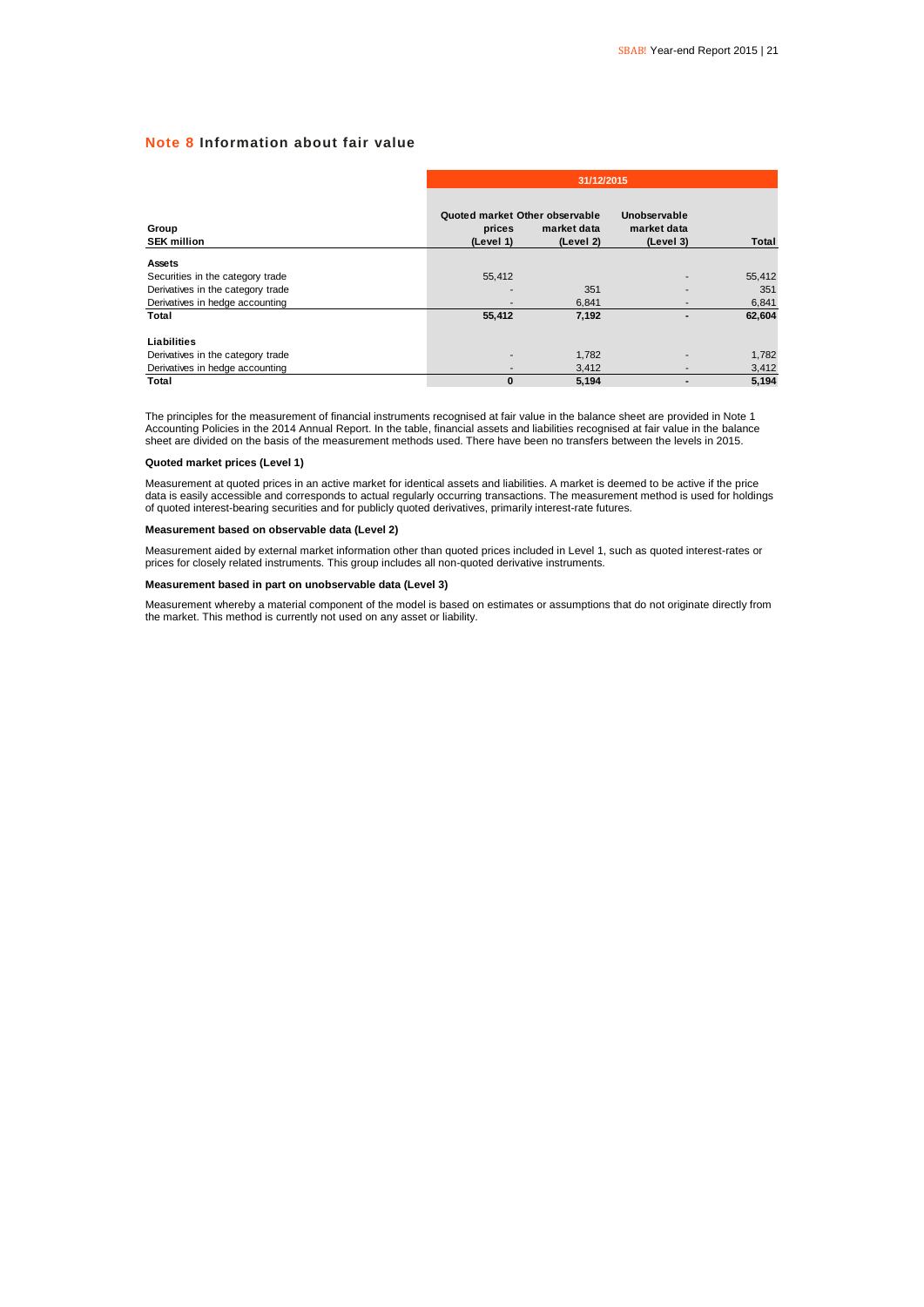#### **Note 9 Liquidity reserve**

SBAB's liquidity reserve primarily comprises liquid, interest-bearing securities with a high rating and is an integrated part of the Group's liquidity risk management. Holdings in securities are limited by asset class and by country, respectively, and must have a rating of AAA- upon acquisition. In addition to these collective limits, limits for individual issuers may also be set. The table is reported according to the Swedish Bankers' Association's template for the disclosure of a liquidity reserve.

| <b>Liquidity Reserve</b>                                                                                    | Distribution by currency |            |            |            |       |
|-------------------------------------------------------------------------------------------------------------|--------------------------|------------|------------|------------|-------|
| <b>SEK million</b>                                                                                          | 31/12/2015               | <b>SEK</b> | <b>EUR</b> | <b>USD</b> | Other |
| Cash and balances from central banks *                                                                      | 461                      | 461        |            |            |       |
| Balances from other banks                                                                                   |                          |            |            |            |       |
| Securities issued or quaranteed by central governments, central<br>banks or multinational development banks | 19,345                   | 10,435     | 7,715      | 1,195      |       |
| Securities issued or quaranteed by municipalities or non-<br>governmental public sector entities            | 6.972                    | 5.674      |            | 1.298      |       |
| Covered bonds issued by others                                                                              | 38,504                   | 31,575     | 5,292      | 1,447      | 190   |
| Own covered bonds                                                                                           |                          |            |            |            |       |
| Securities issued by non-financial companies                                                                |                          |            |            |            |       |
| Securities issued by financial companies (excl. covered bonds)                                              |                          |            |            |            |       |
| Other securities                                                                                            |                          |            |            |            |       |
| <b>Total assets</b>                                                                                         | 65,282                   | 48,145     | 13,007     | 3,940      | 190   |
| Bank and loan facilities                                                                                    |                          |            |            |            |       |
| Total                                                                                                       | 65,282                   | 48,145     | 13,007     | 3,940      | 190   |
| Distribution by currency                                                                                    |                          | 73.7%      | 20.0%      | 6.0%       | 0.3%  |

*\* Refers to a placement with the Swedish National Debt Office.*

#### **Calculation of survival horizon**

SBAB measures and stress-tests liquidity risk, including by calculating the survival horizon. This is made by totalling the maximum need of liquidity for each coming day and comparing this to the size of the liquidity portfolio after applicable haircuts. The calculations are based on a crisis scenario in which all loans are assumed to be extended on maturity, meaning that no liquidity is added through loan redemption, and where no funding is available. Accordingly, the maximum need for liquidity can be identified for every given future period, and the necessary liquidity reserve can be established.

#### **Calculation of Liquidity Coverage Ratio**

The Liquidity Coverage Ratio calculates the degree to which a bank's assets cover its net cash flow for the coming 30 days in a stress scenario. Net cash flows comprise contractual in- and outflows and the theoretical flows based on historical data, for example, withdrawals of the bank's deposits. The weightings of the theoretical flows are fixed and are determined by supervisory authorities.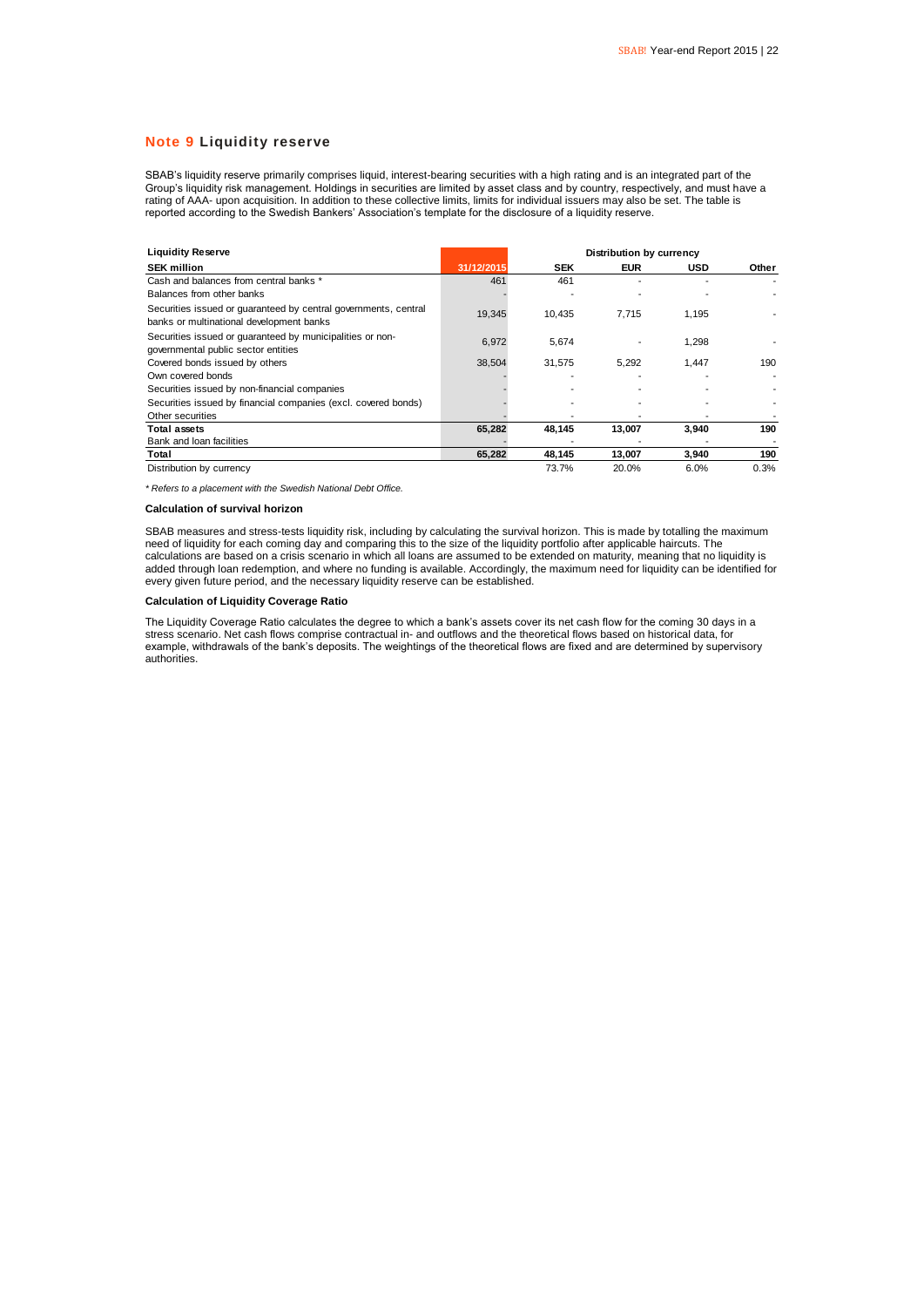# **Parent Company**

### Parent Company performance in January-December 2015 compared with January-December 2014

The operating loss for the period amounted to SEK 148 million (profit: 560). The change in operating profit/loss is mainly attributable to the lower net income/expense from financial transactions and a reduced net interest income. The net expense from financial transactions was SEK 76 million (income: 300). Expenses totalled SEK 810 million (900). Net loan losses were SEK 51 million (gain: 1). Lending to the public amounted to SEK 81.2 billion (43.9). Without transitional rules, the Common Equity Tier 1 capital ratio amounted to 22.4% (28.4). For the Parent Company, the internally assessed capital requirement amounted to SEK 5,525 million (2,884).

### **Income statement**

| <b>Parent Company</b>                         | 2015           | 2015   | 2014     | 2015     | 2014     |
|-----------------------------------------------|----------------|--------|----------|----------|----------|
| <b>SEK million</b>                            | Q <sub>4</sub> | Q3     | Q4       | Jan-Dec  | Jan-Dec  |
| Interest income                               | 288            | 316    | 516      | 1,419    | 2,758    |
| Interest expenses                             | $-261$         | $-281$ | $-458$   | $-1,258$ | $-2,423$ |
| Net interest income                           | 27             | 35     | 58       | 161      | 335      |
|                                               |                |        |          |          |          |
| Dividends received                            |                |        |          |          | 20       |
| Commission income                             | 22             | 16     | 14       | 82       | 55       |
| Commission expenses                           | $-20$          | $-18$  | -9       | $-79$    | $-73$    |
| Net result of financial transactions          | $-1$           | $-23$  | $\Omega$ | $-76$    | 300      |
| Other operating income                        | 177            | 132    | 324      | 625      | 822      |
| <b>Total operating income</b>                 | 205            | 142    | 387      | 713      | 1,459    |
|                                               |                |        |          |          |          |
| Personnel costs                               | $-102$         | $-87$  | $-92$    | $-379$   | $-424$   |
| Other expenses                                | $-127$         | -88    | $-123$   | $-409$   | $-454$   |
| Amortisation and depreciation of fixed assets | $-7$           | -5     | $-5$     | $-22$    | $-22$    |
| Total expenses before loan losses             | $-236$         | $-180$ | $-220$   | $-810$   | -900     |
| Profit before Ioan Iosses                     | $-31$          | $-38$  | 167      | $-97$    | 559      |
|                                               |                |        |          |          |          |
| Loan losses, net                              | $-22$          | $-2$   | -3       | $-51$    | 1        |
| <b>Operating profit</b>                       | $-53$          | $-40$  | 164      | $-148$   | 560      |
|                                               |                |        |          |          |          |
| Taxes                                         | 11             | 9      | $-36$    | 31       | $-153$   |
| Profit for the period                         | $-42$          | $-31$  | 128      | $-117$   | 407      |

# **Statement of comprehensive income**

| <b>Parent Company</b>                                                         | 2015           | 2014  | 2014 | 2015    | 2014    |
|-------------------------------------------------------------------------------|----------------|-------|------|---------|---------|
| <b>SEK million</b>                                                            | Q <sub>4</sub> | Q3    | Q4   | Jan-Dec | Jan-Dec |
| Profit for the period                                                         | $-42$          | $-31$ | 128  | $-117$  | 407     |
| OTHER COMPREHENSIVE INCOME                                                    |                |       |      |         |         |
| Components that have been or will be reversed against the income<br>statement |                |       |      |         |         |
| Change in reclassified financial assets, before tax                           |                |       |      |         | 32      |
| Change relating to available-for-sale financial assets, before tax            | 39             | $-24$ | $-5$ |         | $-5$    |
| Changes in cash flow hedges, before tax                                       |                | $-2$  |      |         |         |
| Tax attributable to components that have been or will be reversed against     |                |       |      |         |         |
| the income statement                                                          | -9             | 6     |      |         | -8      |
| Other comprehensive income, net after tax                                     | 29             | -20   | -4   | $-10$   | 19      |
| Total comprehensive income for the period                                     | $-13$          | $-51$ | 124  | $-127$  | 426     |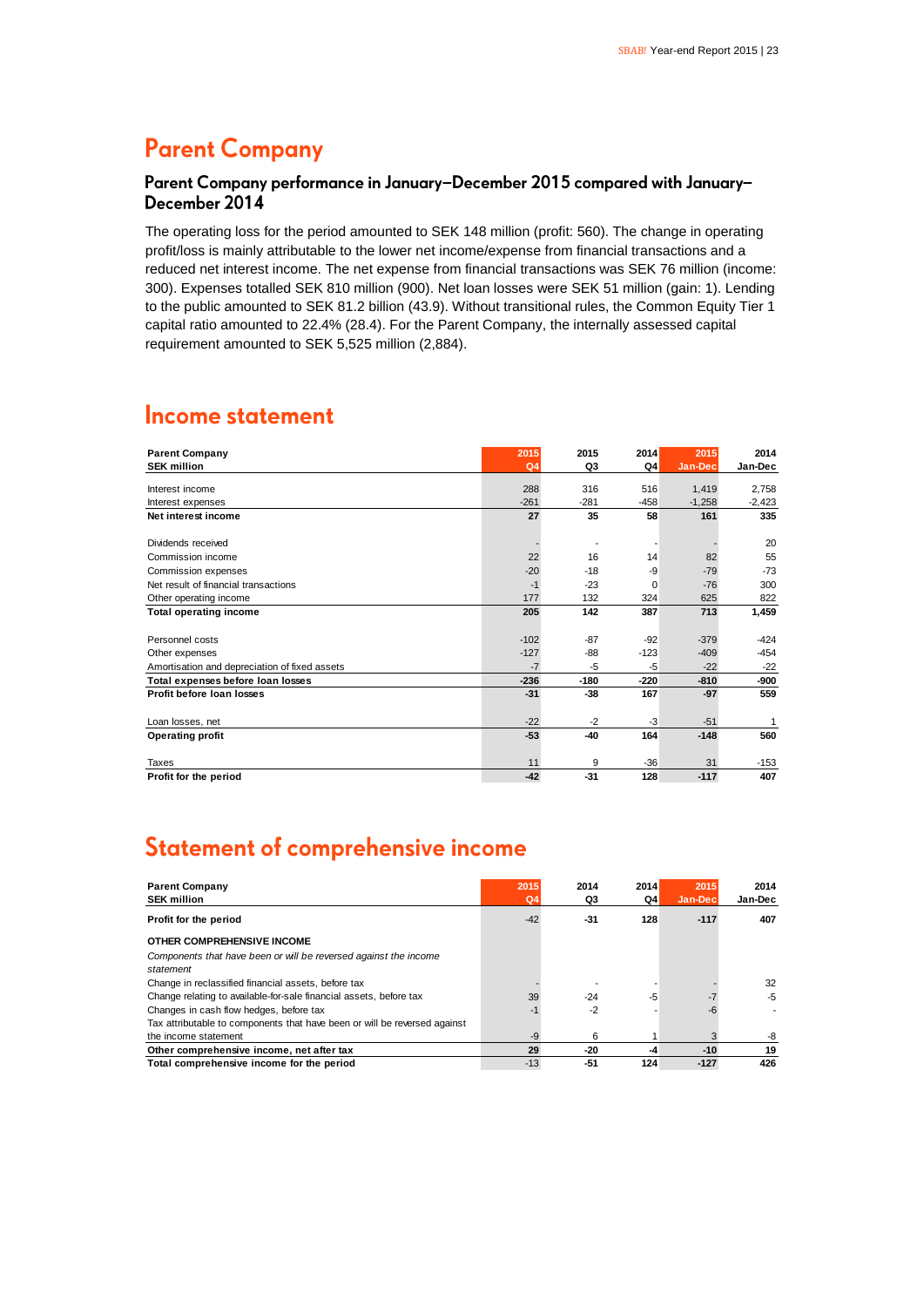# **Balance sheet**

| <b>Parent Company</b>                                                                      |             |             |
|--------------------------------------------------------------------------------------------|-------------|-------------|
| <b>SEK million</b>                                                                         | 31/12/2015  | 31/12/2014  |
| <b>ASSETS</b>                                                                              |             |             |
| Cash and balances at central banks                                                         | $\mathbf 0$ | $\mathbf 0$ |
| Chargeable treasury bills and other eligible bills                                         | 14,312      | 15,557      |
| Lending to credit institutions (Note 10)                                                   | 17,162      | 35,823      |
|                                                                                            | 81,207      | 43.866      |
| Lending to the public<br>Change in value of interest-rate-hedged items in portfolio hedges | 5           | 11          |
| Bonds and other interest-bearing securities                                                | 49,714      | 42.335      |
| Derivative instruments                                                                     | 6,430       | 7,800       |
|                                                                                            |             | 253         |
| Shares and participations                                                                  |             |             |
| Shares and participations in Group companies                                               | 10,300      | 10,300      |
| Deferred tax assets                                                                        | 52          | 18          |
| Intangible fixed assets                                                                    | 13          | 13          |
| Tangible fixed assets                                                                      | 20          | 27          |
| Other assets                                                                               | 554         | 138         |
| Prepaid expenses and accrued income                                                        | 904         | 794         |
| <b>TOTAL ASSETS</b>                                                                        | 180,673     | 156,935     |
| <b>LIABILITIES AND EQUITY</b>                                                              |             |             |
|                                                                                            |             |             |
| Liabilities                                                                                |             |             |
| Liabilities to credit institutions                                                         | 2,973       | 3,250       |
| Deposits from the public                                                                   | 76,639      | 60,610      |
| Debt securities in issue                                                                   | 76,925      | 68,182      |
| Derivative instruments                                                                     | 6,778       | 9,103       |
| <b>Other liabilities</b>                                                                   | 773         | 407         |
| Accrued expenses and prepaid income                                                        | 569         | 735         |
| Subordinated debt                                                                          | 7,943       | 5,946       |
| <b>Total liabilities</b>                                                                   | 172,600     | 148,233     |
| <b>Equity</b>                                                                              |             |             |
| <b>Restricted equity</b>                                                                   |             |             |
| Share capital                                                                              | 1,958       | 1,958       |
| Statutory reserve                                                                          | 392         | 392         |
| Total restricted equity                                                                    | 2,350       | 2,350       |
| Unrestricted equity                                                                        |             |             |
| Fair value reserve                                                                         | $-14$       | -4          |
| Retained earnings                                                                          | 5,854       | 5,949       |
| Profit for the period                                                                      | $-117$      | 407         |
| Total unrestriced equity                                                                   | 5,723       | 6,352       |
| <b>Total equity</b>                                                                        | 8,073       | 8,702       |
| <b>TOTAL LIABILITIES AND EQUITY</b>                                                        | 180,673     | 156,935     |
|                                                                                            |             |             |
| <b>Memorandum items</b>                                                                    |             |             |
| Assets pledged for own liabilities                                                         | 15          | 23          |
| Commitments                                                                                | 80.772      | 79.152      |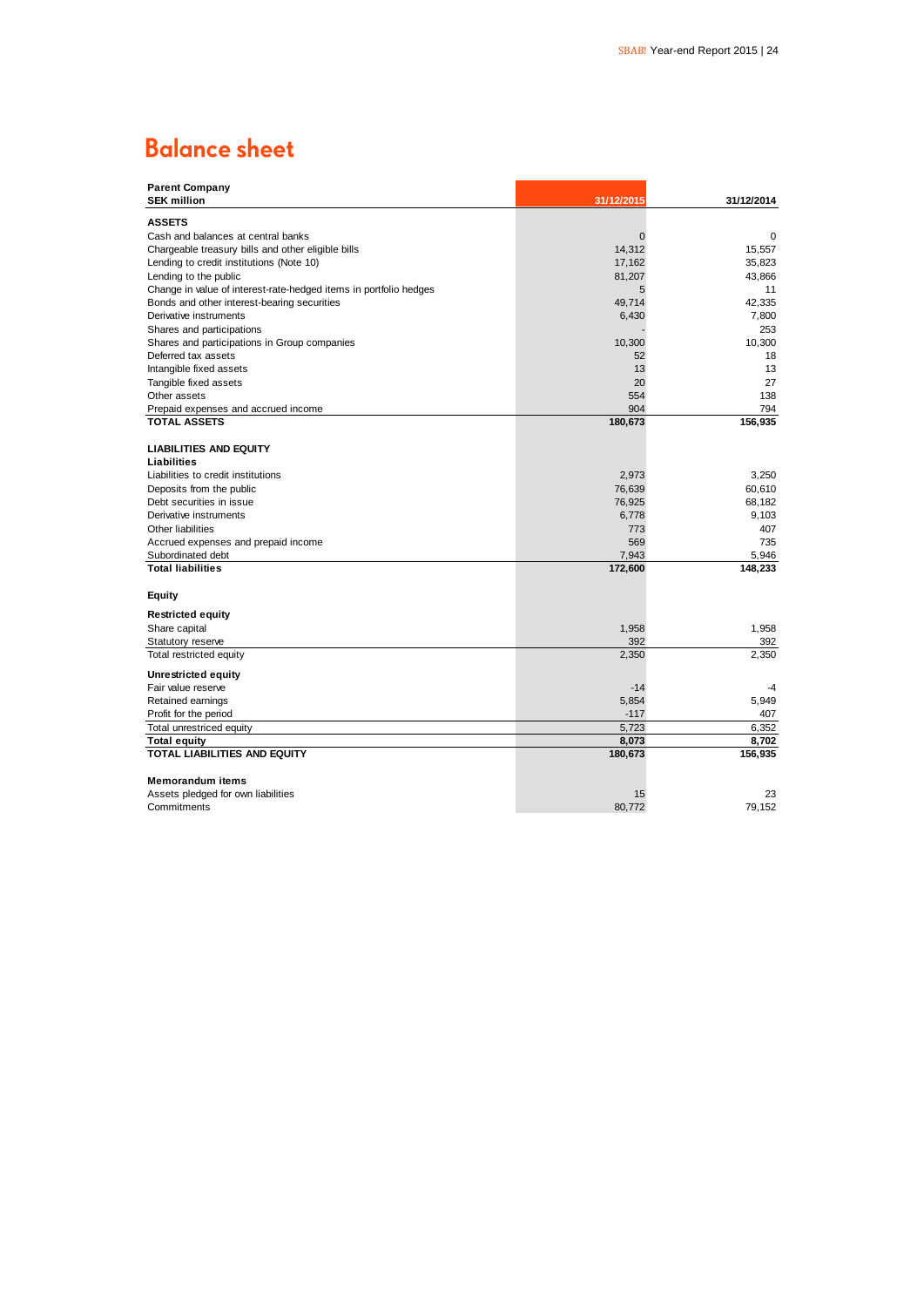# Own funds

Disclosures in accordance with Article 5 of Commission Implementing Regulation (EU) No 1423/2013

| Disclosures in accordance with Article 5 or Commission implementing Regulation (EO) NO 1423/2013                                                                           |                 |                |                                                       |
|----------------------------------------------------------------------------------------------------------------------------------------------------------------------------|-----------------|----------------|-------------------------------------------------------|
|                                                                                                                                                                            |                 |                | Amounts subject<br>to pre-regulation<br>or prescribed |
| <b>Parent Company, SEK million</b>                                                                                                                                         | 31 Dec 2015     | 31 Dec 2014    | residual amount*                                      |
| <b>Common Equity Tier 1 capital: instruments and reserves</b>                                                                                                              |                 |                |                                                       |
| Capital instruments and associated share premium reserves                                                                                                                  | 1,958           | 1,958          | N/A                                                   |
| Retained earnings                                                                                                                                                          | 5,781           | 6,246          | N/A                                                   |
| Accumulated other comprehensive income (and other reserves, to include<br>unrealised gains and losses according to applicable accounting standards)                        | $-14$           | -4             | N/A                                                   |
| Interim profit/loss after deduction of foreseeable costs and dividends, verified by                                                                                        |                 |                |                                                       |
| persons in an independent position                                                                                                                                         | $-117$          | 0              | N/A                                                   |
| Common Equity Tier 1 capital before regulatory adjustments                                                                                                                 | 7,608           | 8,200          | N/A                                                   |
| Common Equity Tier 1 capital: regulatory adjustments                                                                                                                       |                 |                |                                                       |
| Additional value adjustments (negative amount)<br>Intangible assets (net after deduction for associated tax liabilities) (negative amount)                                 | -68<br>$-13$    | $-70$<br>$-13$ | N/A<br>N/A                                            |
| Reserves in fair value related to profit or loss on cash flow hedging                                                                                                      | 5               |                | N/A                                                   |
| Negative amounts following the calculation of expected loss amounts                                                                                                        | $-49$           | $-49$          | N/A                                                   |
| Gains or losses on liabilities valued at fair value that result from changes in the own                                                                                    |                 |                |                                                       |
| credit standing of the institution                                                                                                                                         | $-24$           | $-2$           | N/A                                                   |
| Total regulatory adjustments to the Common Equity Tier 1 capital                                                                                                           | $-149$<br>7,459 | $-134$         | N/A<br>N/A                                            |
| <b>Common Equity Tier 1 capital</b><br><b>Additional Tier 1 instruments: instruments</b>                                                                                   |                 | 8,066          |                                                       |
| Capital instruments and associated share premium reserves                                                                                                                  | 1,500           |                | N/A                                                   |
| Of which classified as liabilities according to applicable accounting standards                                                                                            | 1,500           |                | N/A                                                   |
| Amount for qualified items referred to in Article 484(4) and associated share                                                                                              |                 |                |                                                       |
| premium reserves included in the phase-out from the additional Tier 1 instruments                                                                                          | 994             | 2.395          | N/A                                                   |
| Additional Tier 1 instruments before regulatory adjustments                                                                                                                | 2,494           | 2,395          | N/A                                                   |
| Additional Tier 1 instruments: Regulatory adjustments                                                                                                                      |                 |                |                                                       |
| Total regulatory adjustments of additional Tier 1 instruments                                                                                                              |                 |                | N/A                                                   |
| <b>Additional Tier 1 instruments</b>                                                                                                                                       | 2,494           | 2,395          | N/A                                                   |
| Tier 1 capital (Tier 1 capital = Common Equity Tier 1 capital + additional                                                                                                 |                 |                |                                                       |
| Tier 1 instruments)                                                                                                                                                        | 9,953           | 10,461         | N/A                                                   |
| Tier 2 capital: instruments and allocations                                                                                                                                |                 |                |                                                       |
| Capital instruments and associated share premium reserves                                                                                                                  | 5,447           | 2,599          | N/A                                                   |
| Amount for qualified items referred to in Article 484(5) and associated share<br>premium reserves that are phased out from Tier 2 capital                                  |                 | 114            | N/A                                                   |
| Tier 2 capital before regulatory adjustments                                                                                                                               | 5,447           | 2,713          | N/A                                                   |
|                                                                                                                                                                            |                 |                |                                                       |
| Tier 2 capital: regulatory adjustments<br>Total regulatory adjustments of Tier 2 capital                                                                                   |                 |                |                                                       |
| Tier 2 capital                                                                                                                                                             | 5,447           | 2,713          | N/A                                                   |
| Total capital (total capital = Tier 1 capital + Tier 2 capital)                                                                                                            | 15,400          | 13,174         | N/A                                                   |
| Total risk-weighted assets                                                                                                                                                 | 33,295          | 28,363         | N/A                                                   |
| <b>Capital ratios and buffers</b>                                                                                                                                          |                 |                |                                                       |
| Common Equity Tier 1 (as a percentage of total risk exposure amount)                                                                                                       | 22.4%           | 28.4%          | N/A                                                   |
| Tier 1 (as a percentage of total risk exposure amount)                                                                                                                     | 29.9%           | 36.9%          | N/A                                                   |
| Total capital (as a percentage of total risk exposure amount)                                                                                                              | 46.3%           | 46.4%          | N/A                                                   |
| Institution specific buffer requirement (CET1 requirement in accordance with article                                                                                       |                 |                |                                                       |
| 92 (1) (a) plus capital conservation and countercyclical buffer requirements plus a<br>systemic risk buffer, plus systemically important institution buffer expressed as a |                 |                |                                                       |
| percentage of total risk exposure amount)                                                                                                                                  | 8.0%            | 7.0%           | N/A                                                   |
| of which: capital conservation buffer requirement                                                                                                                          | 2.5%            | 2.5%           | N/A                                                   |
| of which: countercyclical buffer requirement                                                                                                                               | 1.0%            |                | N/A                                                   |
| of which: systemic risk buffer requirement                                                                                                                                 |                 |                | N/A                                                   |
| of which: Global Systemically Important Institution (G-SII) or Other Systemically<br>Important Institution (O-SII) buffer                                                  |                 |                | N/A                                                   |
| Common Equity Tier 1 available to meet buffers (as a percentage of risk exposure                                                                                           |                 |                |                                                       |
| amount)                                                                                                                                                                    | 17.9%           | 23.9%          | N/A                                                   |
| Capital instruments subject to phase-out arrangements (only applicable                                                                                                     |                 |                |                                                       |
| between 1 Jan 2014 and 1 Jan 2022)                                                                                                                                         |                 |                |                                                       |
| Current cap on AT1 instruments subject to phase-out arrangements<br>Amount excluded f rom AT1 due to cap (excess over cap af ter                                           | 2,096           | 2,395          | N/A                                                   |
| redemptions and maturities)                                                                                                                                                |                 | 599            | N/A                                                   |
| Current cap on T2 instruments subject to phase-out arrangements                                                                                                            | 910             | 1,040          | N/A                                                   |

\* Amounts that are subject to the provisions preceding Regulation (EU) No 575/2013 ("CRR") or the prescribed residual amount according to Regulation (EU) No 575/2013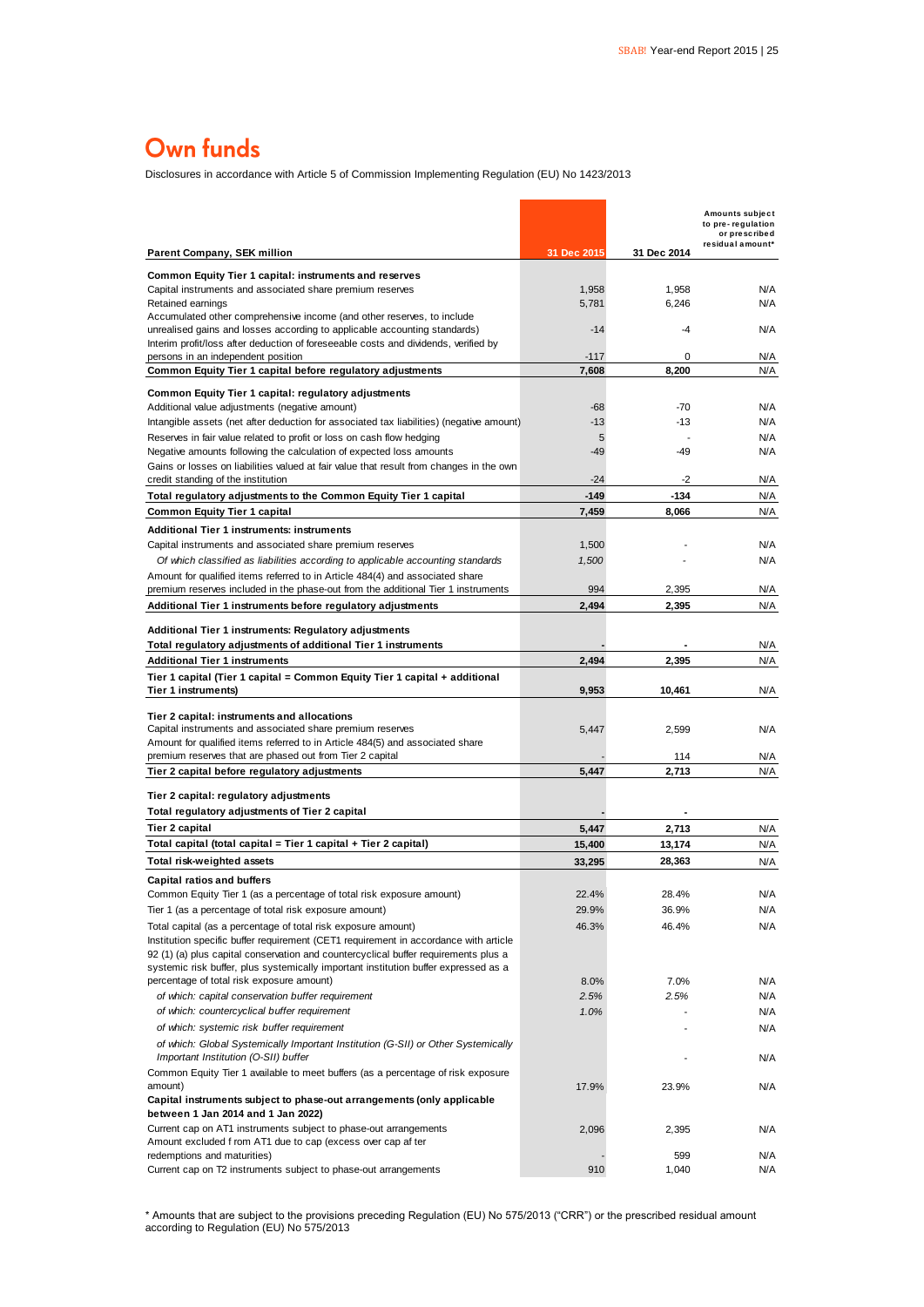# **Capital requirements**

|                                                                   | 31 Dec 2015             |                      |                  | 31 Dec 2014     |  |  |
|-------------------------------------------------------------------|-------------------------|----------------------|------------------|-----------------|--|--|
|                                                                   | <b>Capital require-</b> | <b>Risk exposure</b> | Capital require- | Risk exposure   |  |  |
| Parent company, SEK million                                       | ment                    | amount               | ment             | amount          |  |  |
| Credit risk recognised in accordance with IRB approach            |                         |                      |                  |                 |  |  |
| Exposures to corporates                                           | 484                     | 6,052                | 188              | 2,341           |  |  |
| Retail exposures                                                  | 500                     | 6,247                | 343              | 4.292           |  |  |
| - of which exposures to SME                                       | 52                      | 648                  | 35               | 436             |  |  |
| - of which retail exposures secured by immovable property         | 448                     | 5.599                | 308              | 3.856           |  |  |
| Total exposures in accordance with IRB approach                   | 984                     | 12,299               | 531              | 6,633           |  |  |
| Credit risk reported in accordance with standardised              |                         |                      |                  |                 |  |  |
| approach                                                          |                         |                      |                  |                 |  |  |
| Exposures to governments and central banks                        | 10                      | 129                  | 0                | 0               |  |  |
| Exposures to regional governments or local authorities            | $\mathbf{0}$            | $\Omega$             | 0                | 0               |  |  |
| Exposures to institutions*                                        | 95                      | 1,190                | 74               | 925             |  |  |
| - of which, derivatives according to CRR, Appendix 2              | 95                      | 1,186                | 71               | 886             |  |  |
| - of which, repos                                                 |                         |                      | $\overline{a}$   | 31              |  |  |
| Exposures to corporates                                           | 1                       | 15                   | 145              | 1,817           |  |  |
| Retail exposures                                                  | 168                     | 2,106                | 142              | 1,770           |  |  |
| Exposures in default                                              | $\mathbf{1}$            | 7                    | 1                | 10 <sup>1</sup> |  |  |
| Exposures in the form of covered bonds                            | 237                     | 2,957                | 59               | 744             |  |  |
| Exposures to institutions and corporates with a short-term credit |                         |                      |                  |                 |  |  |
| assessment                                                        | $\overline{2}$          | 19                   | 7                | 84              |  |  |
| Exposures to CIU:s                                                |                         |                      | 20               | 254             |  |  |
| Equity exposures                                                  | 824                     | 10,300               | 824              | 10,300          |  |  |
| Other items                                                       | 8                       | 105                  | 7                | 90              |  |  |
| Total exposures in accordance with standardised approach          | 1,346                   | 16,828               | 1,279            | 15,994          |  |  |
| <b>Market risk</b>                                                | 120                     | 1,498                | 299              | 3.733           |  |  |
| - of which, position risk                                         | 105                     | 1,314                | 279              | 3,491           |  |  |
| - of which, currency risk                                         | 15                      | 184                  | 20               | 242             |  |  |
| <b>Operational risk</b>                                           | 137                     | 1,709                | 112              | 1,402           |  |  |
| Credit valuation adjustment risk                                  | 77                      | 961                  | 48               | 601             |  |  |
| Total capital requirements and risk exposure amount               | 2,664                   | 33,295               | 2,269            | 28,363          |  |  |
| Capital requirements for capital conservation buffer              | 832                     |                      | 709              |                 |  |  |
| Capital requirements for countercyclical buffer                   | 330                     |                      |                  |                 |  |  |
| <b>Total capital requirements</b>                                 | 3.826                   |                      | 2.978            |                 |  |  |

*\*The risk-weighted exposure amount for counterparty risk according to CRR, Article 92, item 3(f), amounts to SEK 1,186 million (917).*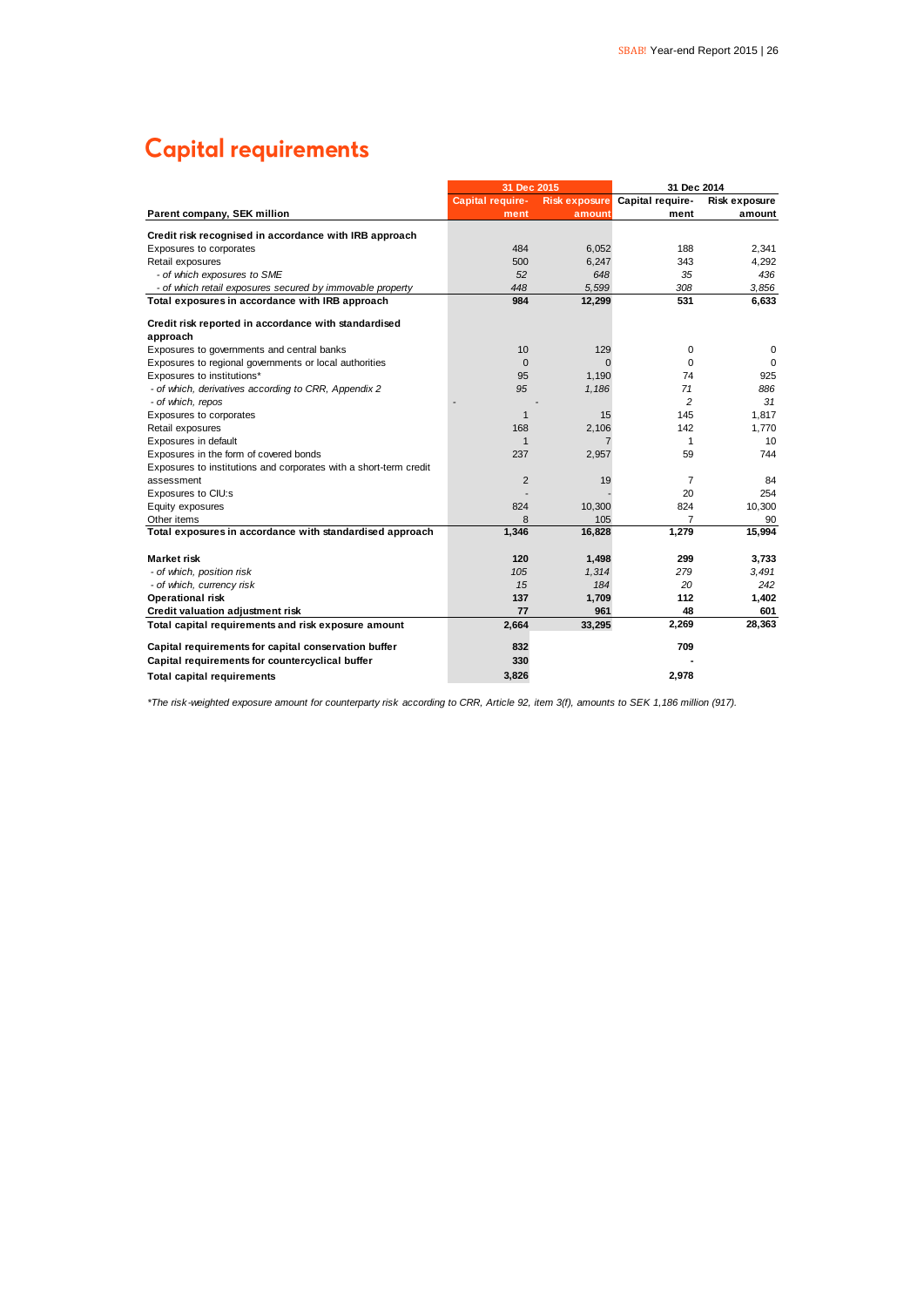# **Capital adequacy**

| <b>Parent company</b>                |             |             |
|--------------------------------------|-------------|-------------|
| <b>SEK million</b>                   | 31 Dec 2015 | 31 Dec 2014 |
| Common Equity Tier 1 capital         | 7,459       | 8,066       |
| Tier 1 capital                       | 9,953       | 10,461      |
| Total own funds                      | 15,400      | 13,174      |
| <b>Without transition rules</b>      |             |             |
| Risk exposure amount                 | 33,295      | 28,363      |
| Common Equity Tier 1 capital ratio   | 22.4%       | 28.4%       |
| Excess* Common Equity Tier 1 capital | 5,961       | 6,790       |
| Tier 1 capital ratio                 | 29.9%       | 36.9%       |
| Excess* Tier 1 capital               | 7,955       | 8,760       |
| Total capital ratio                  | 46.3%       | 46.4%       |
| Excess* total capital                | 12,737      | 10,905      |
| With transition rules                |             |             |
| Own funds                            | 15,449      | 13,223      |
| Risk exposure amount                 | 50,414      | 29,938      |
| Total capital ratio                  | 30.6%       | 44.2%       |

\* Surplus of capital has been calculated based on the minimum capital requirements (without buffer requirements)

### **Note 10 Lending to credit institutions**

Of the Parent Company's lending to credit institutions, SEK 14,920 million relates to a receivable from the wholly-owned subsidiary AB Sveriges Säkerställda Obligationer (publ) (Swedish Covered Bond Corporation, SCBC), compared with SEK 31,181 million at the end of 2014. This receivable is subordinated in the event of bankruptcy or liquidation, which means that payment is received only after other creditors of the subsidiary have been paid.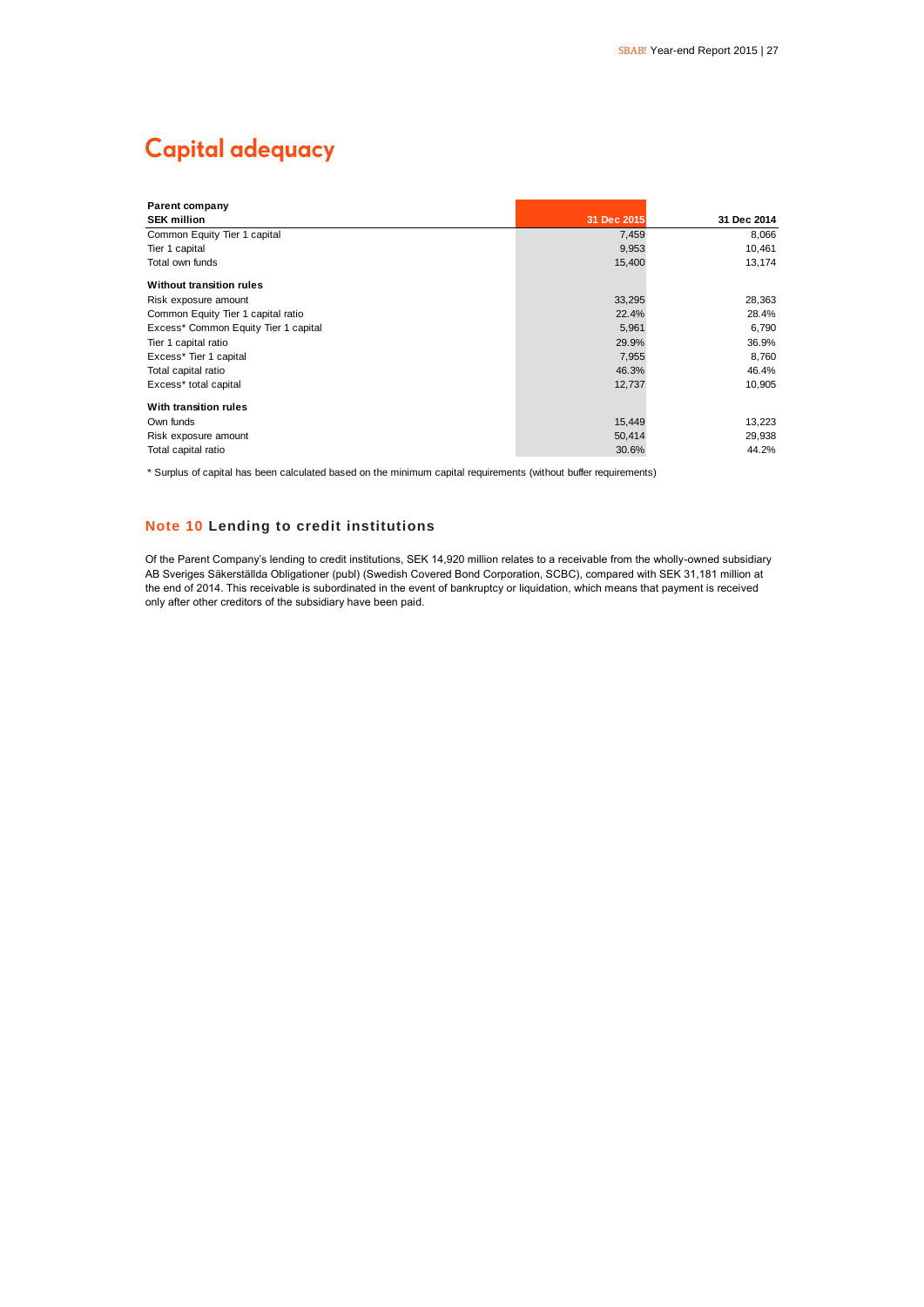#### **Note 11 Acquisition of Booli Search Technologies AB**

In December 2015, SBAB agreed to acquire 71% of the shares in Booli Search Technologies AB with affiliates (Booli). The closing of the transaction occurred on 14th of January 2016, which is the date on which control was obtained. Put and call options have been issued for the remaining shares and warrants. Considering the content of the agreement and SBAB's intention to utilise the options, the acquisition of Booli is recognised in its entirety already at completion.

Booli develops products and services focusing on the housing market. The company's services consist for example of booli.se which is on of Sweden's largest search services with approximately 270,000 unique users per week. SBAB consider the acquisition important in order to strengthen the company's competitiveness, its position on the mortgage market and its customer offer. Booli Search Technologies will become a subsidiary to SBAB and will be a part of the business area retail. Booli will operate as a separate business unit under the Booli trademark.

*Acquired net assets at the time of acquisition:*

|                                                          | Fair value recognized on<br>acquisition |
|----------------------------------------------------------|-----------------------------------------|
| Property, plant and equipment                            | 19.167                                  |
| Trade receivables                                        | 2,698,672                               |
| Cash and cash equivalents                                | 7,030,153                               |
| Trade payables                                           | $-3,300,791$                            |
| Identified net assets                                    | 6,447,201                               |
| Goodwill and intangible assets                           | 79,771,518                              |
| Purchase consideration transferred                       | 86,218,719                              |
| The consideration consist of:                            |                                         |
| Cash                                                     | 58,874,350                              |
| Liability to owners of the remaining shares and warrants | 27.344.369                              |

The prepared acquisition calculation is preliminary and is estimated to be completed in 2016. In connection with the acquisition, intellectual property rights have been identified, primarily consisting of brand/domain names and software/database. A goodwill item arose in connection with the acquisition, attributable to synergies. The fair value of each intangible asset has not yet been determined. The allocation between intangible assets and goodwill has therefore not been determined either.

Transaction costs related to the acquisition have been recognised as an expense in the income statement, under Other expenses.

*The acquisition had the following impact on the cash flow of the Group:*

| Consideration                        | 58.874.350 |
|--------------------------------------|------------|
| Settled:                             |            |
| Cash and cash equivalents (acquired) | 7,030,153  |
| Net cash flow on acquisition         | 51.844.197 |